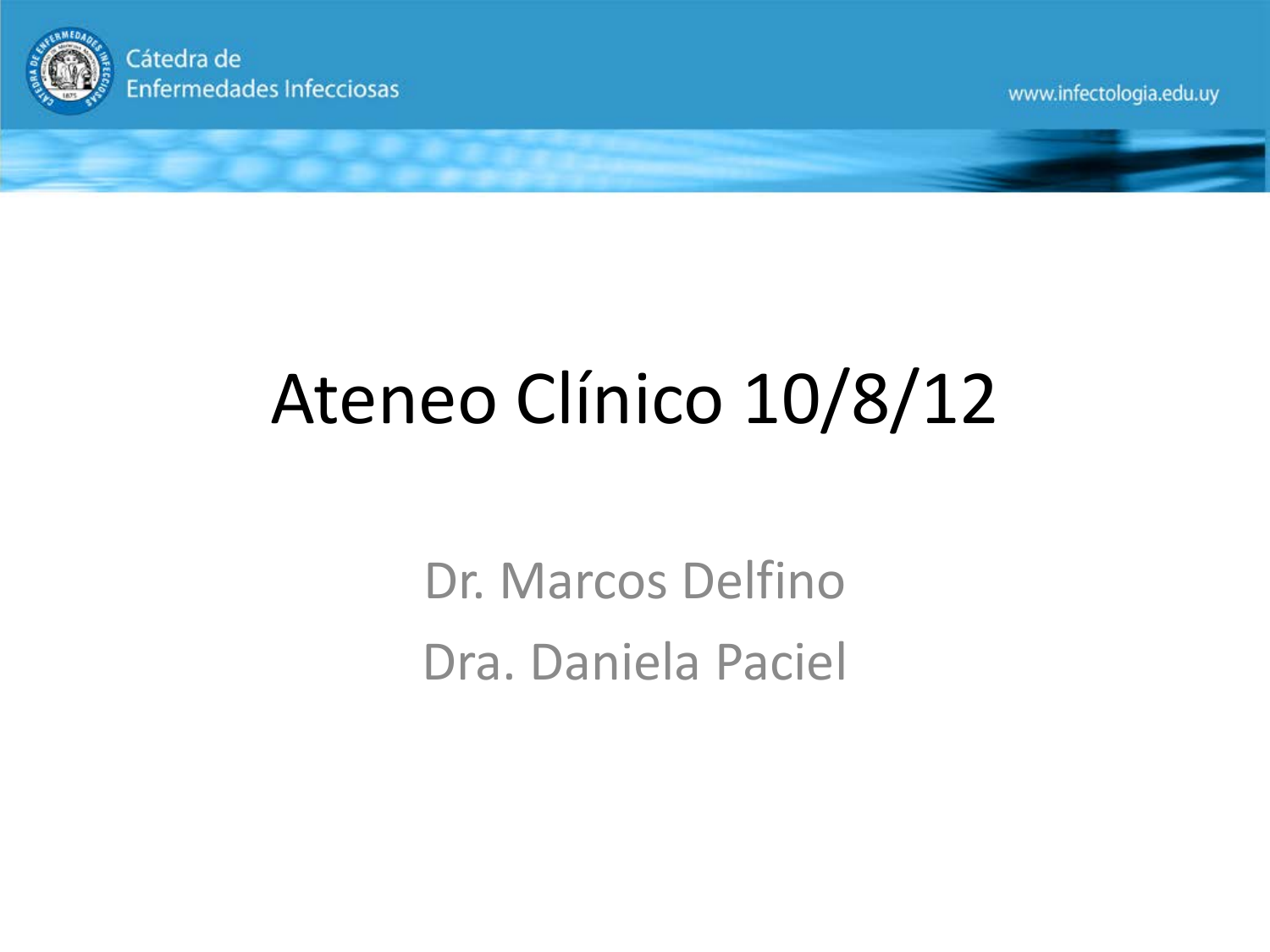

### **Antecedentes**

- SM 20 años, HSH.
- VIH de transmisión vertical, multiexperimentado
- Plan actual por test de resistencia : AZT/3TC, TDF, DRV/r (2008)
- En fallo virológico e inmunológico.
- Estado inmunovirológico (04/2012):

CV: 24.479 copias/ml (log4.38), CD4: 47/mm3

- Profilaxis: TMP-SMX / Fluconazol.
- NAC en tres oportunidades, última 2011 internado en SEIC.
- No otras EO hasta el momento. No coinfecciones
- Niega consumo de drogas.
- Problema en adherencia a Tto y Px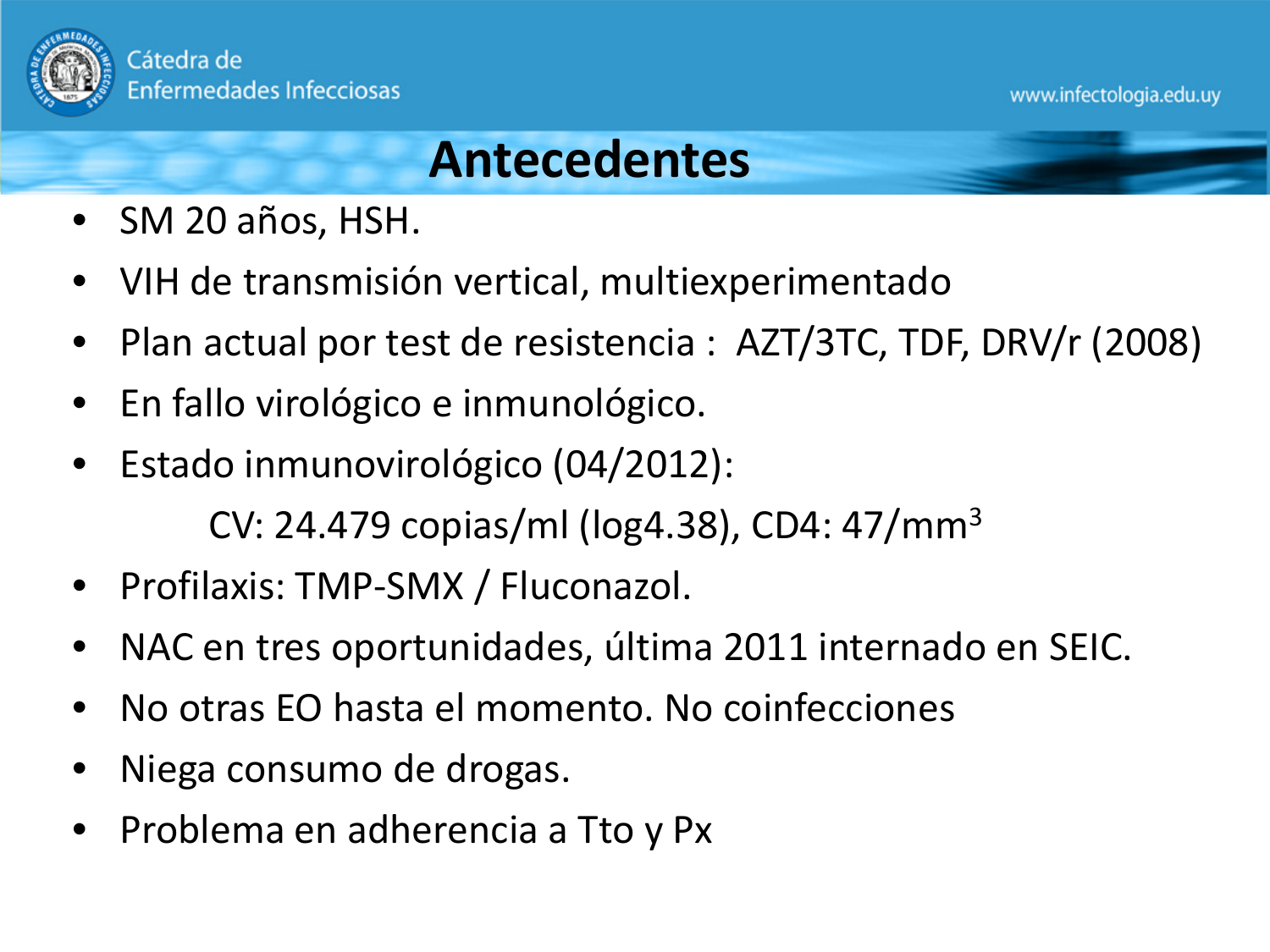

### **Enfermedad actual**

- Muguet intermitente desde 10/2011, con cortos períodos asintomáticos, tto con Fluconazol y Nistatina local.
- 4/12 comienza con disfagia para sólidos, se constata en policlínica muguet oral.
- Indican Fluconazol y Nistatina.
- FGC (parcial): lesiones compatibles con candidiasis a nivel de EES.
- Perfil lipídico: TGL 570 Col: 103.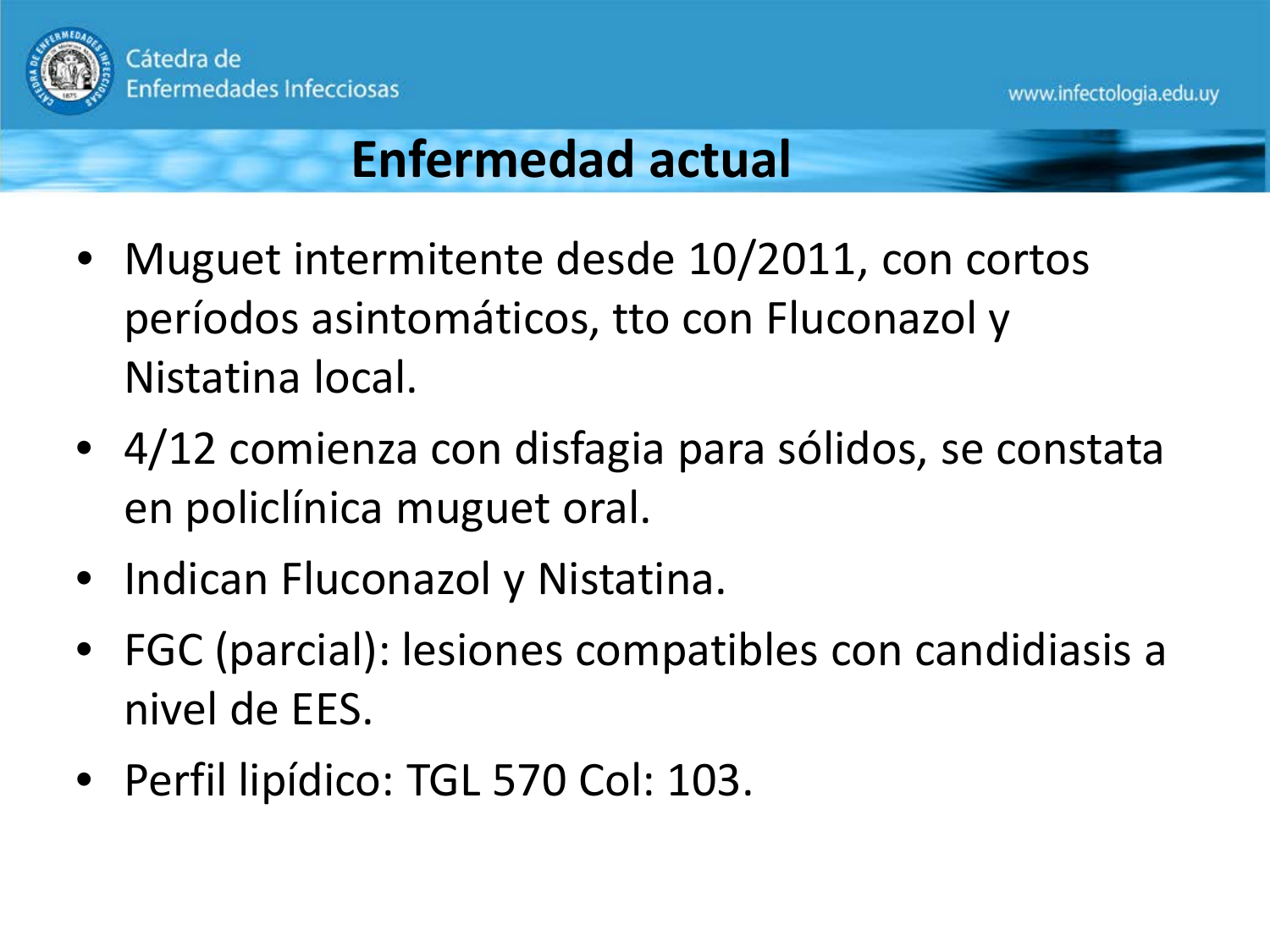

- Sin respuesta a tratamiento instituido, peoría de disfagia.
- Ingresa a SEIC 10/5.
- Planteo: Candidiasis esofágica. Hipertrigliceridemia.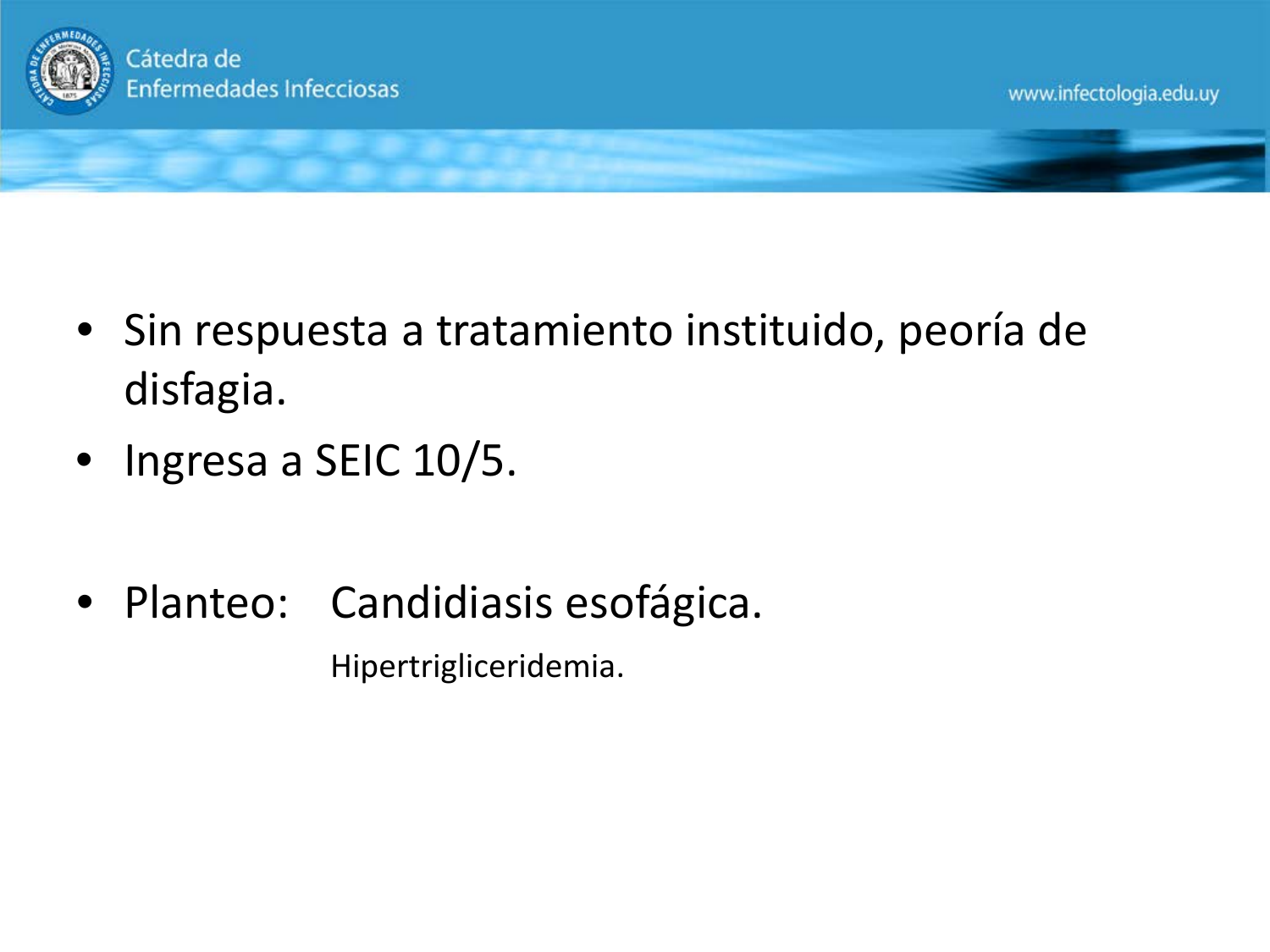

### **Evolución**

- Muestras para micológico.
- Anfotericina B 50mg/día (peso aproximado 60kg) por 10 días. Excelente respuesta clínica
- Presenta toxicidad medular.
- Posteriormente fluconazol.
- Al 4to día reinstala muguet.
- Nuevo curso de Anfotericina B (29/5 al 4/5) Excelente respuesta clínica.
- Resultado micológico: *Cándida albicans*. Se muestra antibiograma en el cuadro.
- Alta con Anfotericina B semanal
- Pendiente resultado de test de resistencia para VIH.

| fármaco            | <b>CMI</b> | Interpretación |  |  |
|--------------------|------------|----------------|--|--|
| <b>Flucitosina</b> | 1          | S              |  |  |
| <b>Fluconazol</b>  | >64        | R              |  |  |
| <b>Voriconazol</b> | 0,25       | R              |  |  |
| Anfotericina       | 1          | S              |  |  |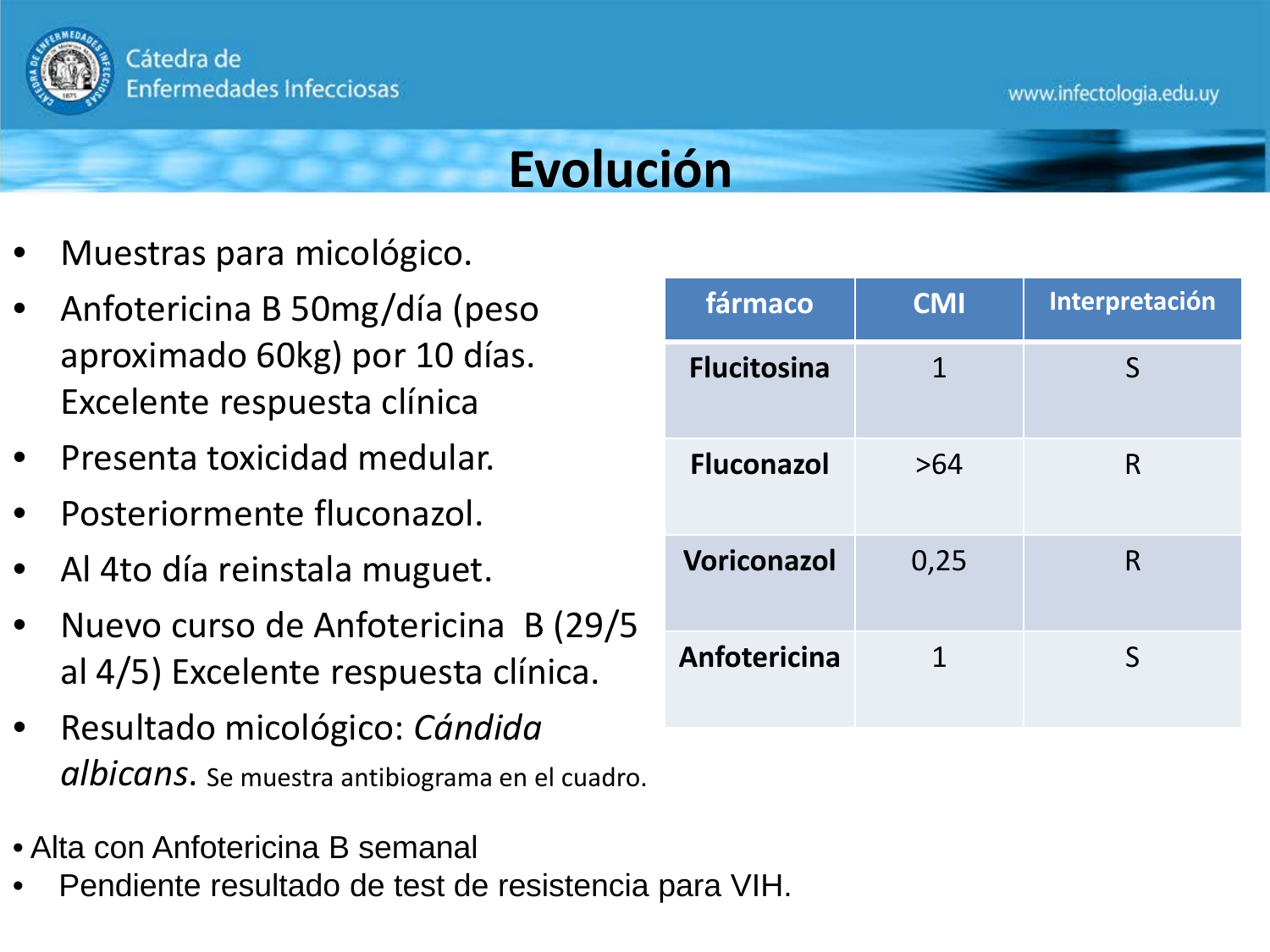

### **En suma:**

- Paciente joven, multiexperimentado, en fallo, problemas de adherencia
- Candidiasis orofaríngea con exposición reiterada a azoles
- Candidiasis orofaríngea y esofágica resistente a azoles
- Reacción adversa a Anfotericina (mielodepresión probablemente multifactorial)
- Otras estrategias?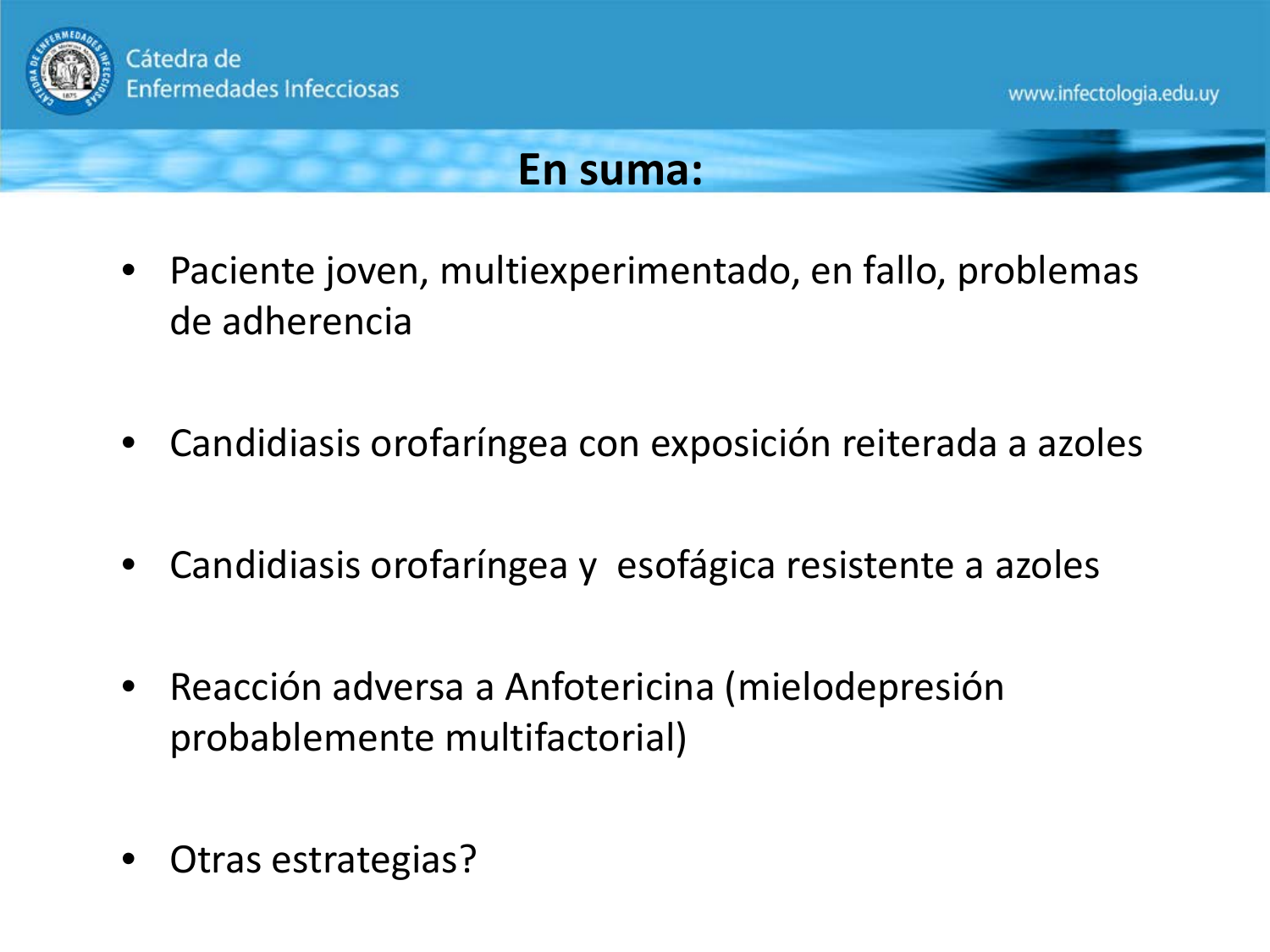

### *Candida albicans*

• Primeras descripciones escritas son de Hipócrates y Galeno (candidiasis orales).





- Más de 100 denominaciones (*Monilia albicans*).
- Nombre actual: Berkhout, 1923.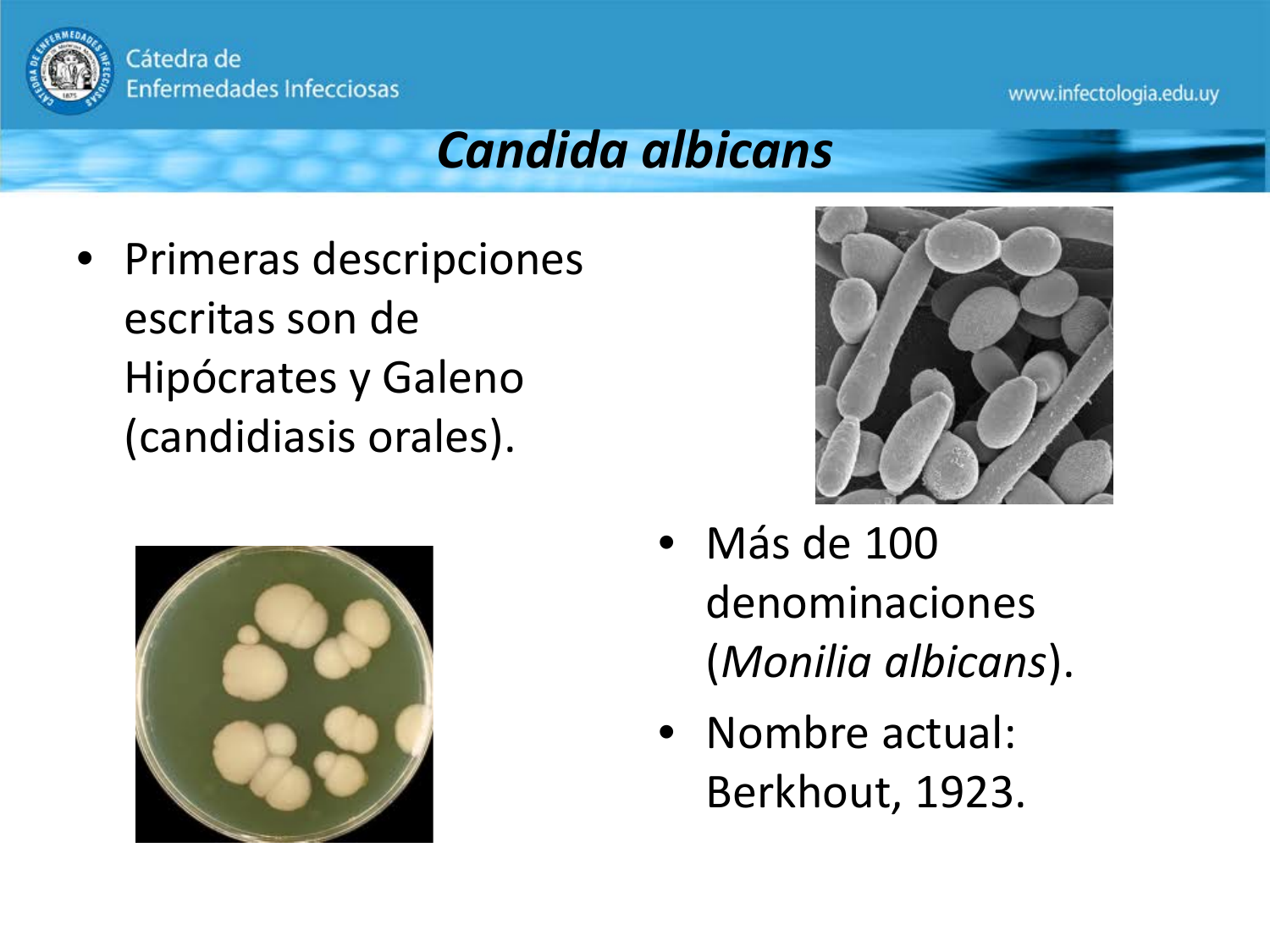

### **Características**

- Levaduras predominantemente unicelulares, 4-6 µm, ovoideas, pared fina.
- No requieren medios de cultivos especiales para hongos.
- Colonias blancas, cremosas, algodonosas.
- Identificación: parámetros fisiológicos y metabólicos.
- *C. albicans*
- *C. guilliermondii*
- *C. krusei*
- *C. parapsilosis*
- *C*. *tropicalis*
- *C. pseudotropicalis*
- *C. lusitaniae*
- *C. dubliniensis*
- *C*. *glabrata*
- *C. inconspicua*.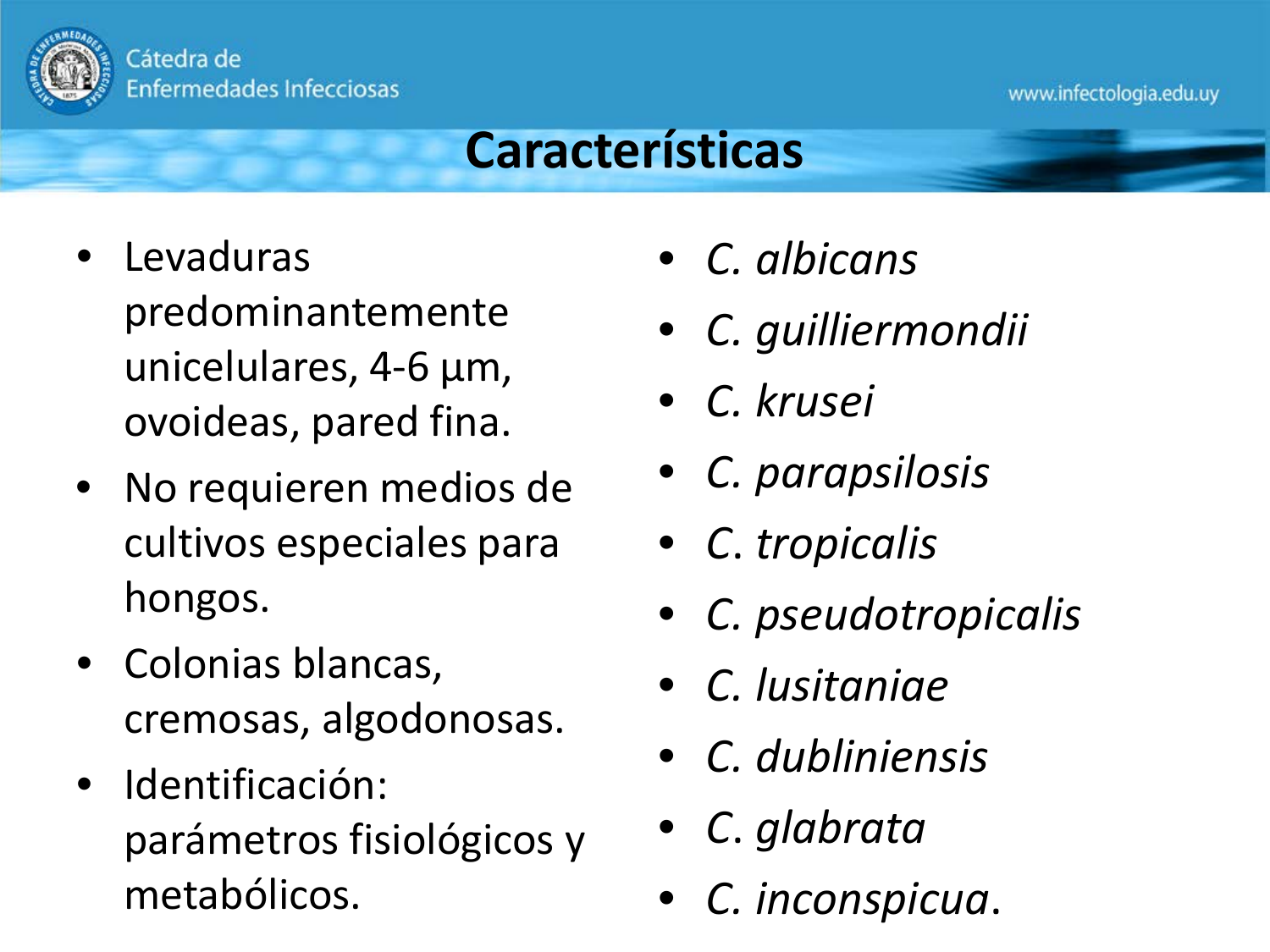

## **Epidemiología**

- *C. albicans* se recupera en suelos, animales, objetos inanimados, ambiente hospitalario y comida.
- Son comensales de humanos en piel, tracto GI, esputo, tracto genital femenino, orina de pacientes sondados.
- La mayoría de las infecciones son de origen endógeno.
- Ejemplos de transmisión humano-humano: recién nacidos, balanitis, adquisición intrahospitalaria.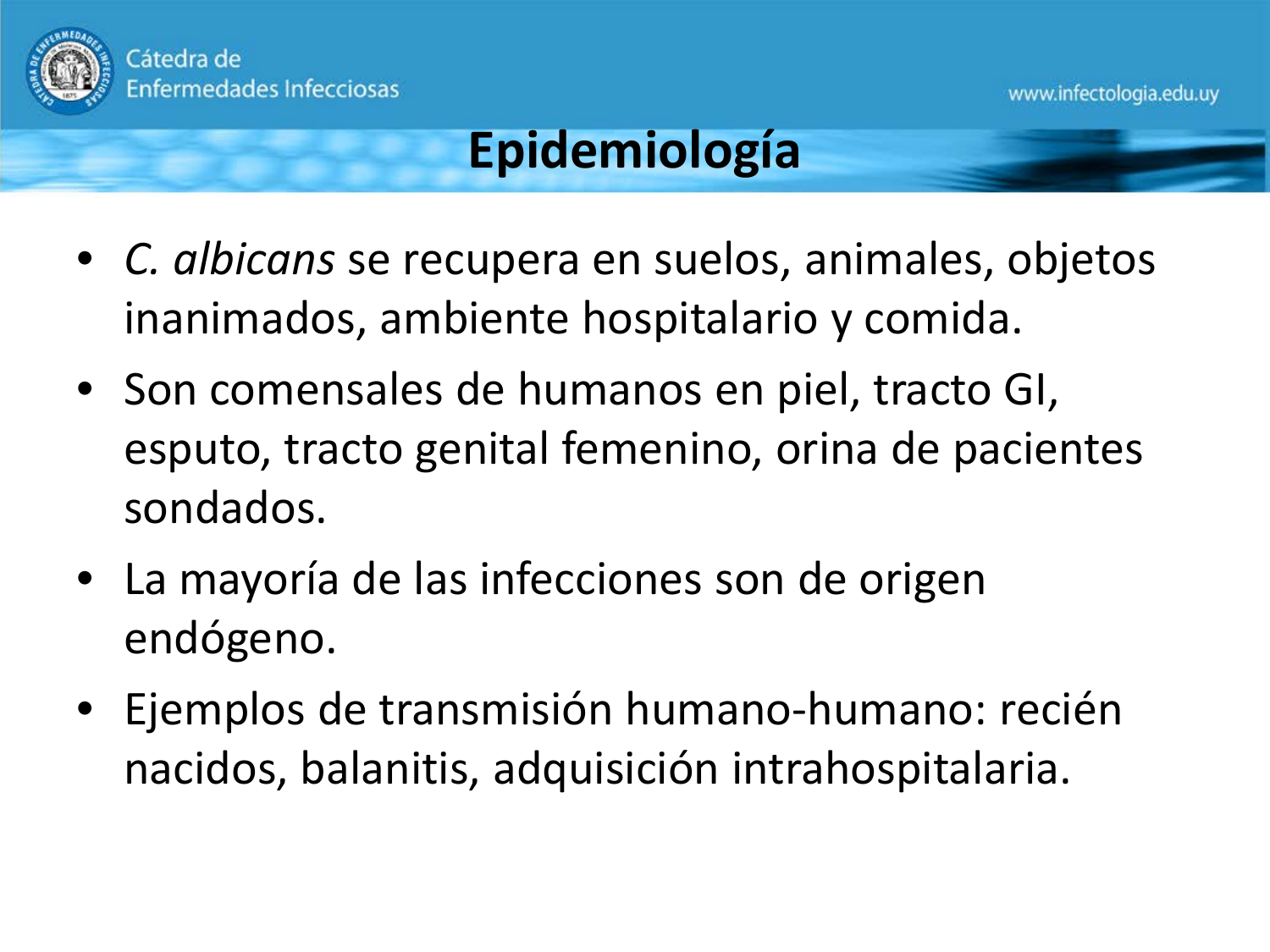

### **Patogénesis**

- Inmunidad innata, rol de las células dendríticas. Suero y plasma conteniendo anticuerpos y componentes del complemento son incapaces de destruir *Candida*.
- Complejo rol de linfocitos en inducir la respuesta inmune en el contexto de Th1/Th2 (pacientes no HIV con candidiasis mucocutánea crónica pero con alguna disfunción T; HIV + son altamente susceptibles a candidiasis mucocutánea).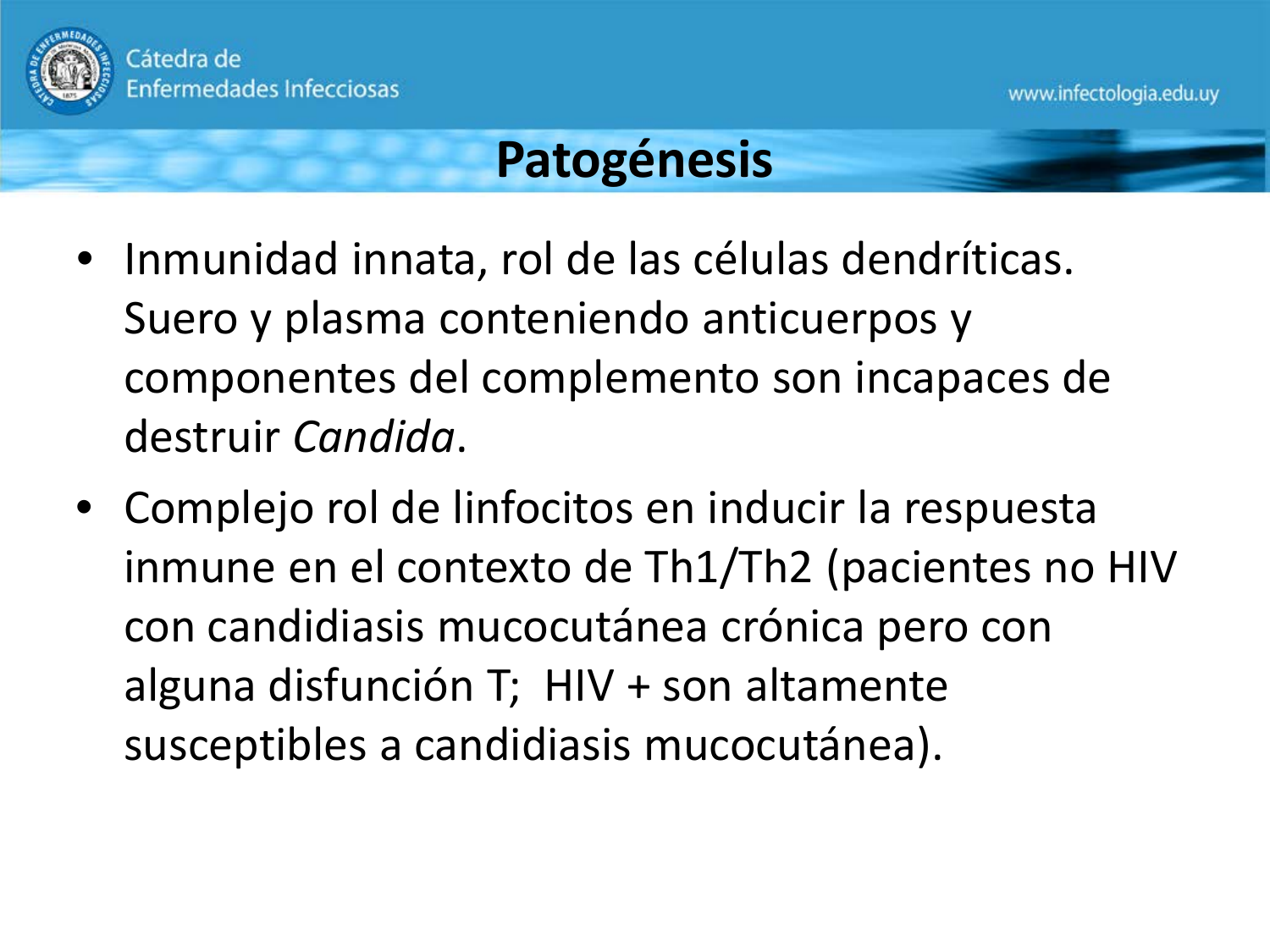

### **Patogénesis**

- Oportunista: se requiere alteración de los mecanismos normales de defensa: diabetes (cutánea), maceración de la piel, HIV-SIDA.
- Iatrogenia: antibióticos (sulfonamidas reducen la muerte intracelular en neutrófilos); tetraciclinas, doxiciclina y aminoglucósidos (reducen la fagocitosis), uso de catéteres y prótesis (válvulas cardíacas), uso de drogas intravenosas, alimentación parenteral, enfermedades neoplásicas y sus tratamientos, uso de corticoesteroides (incluso inhalados), transplantados.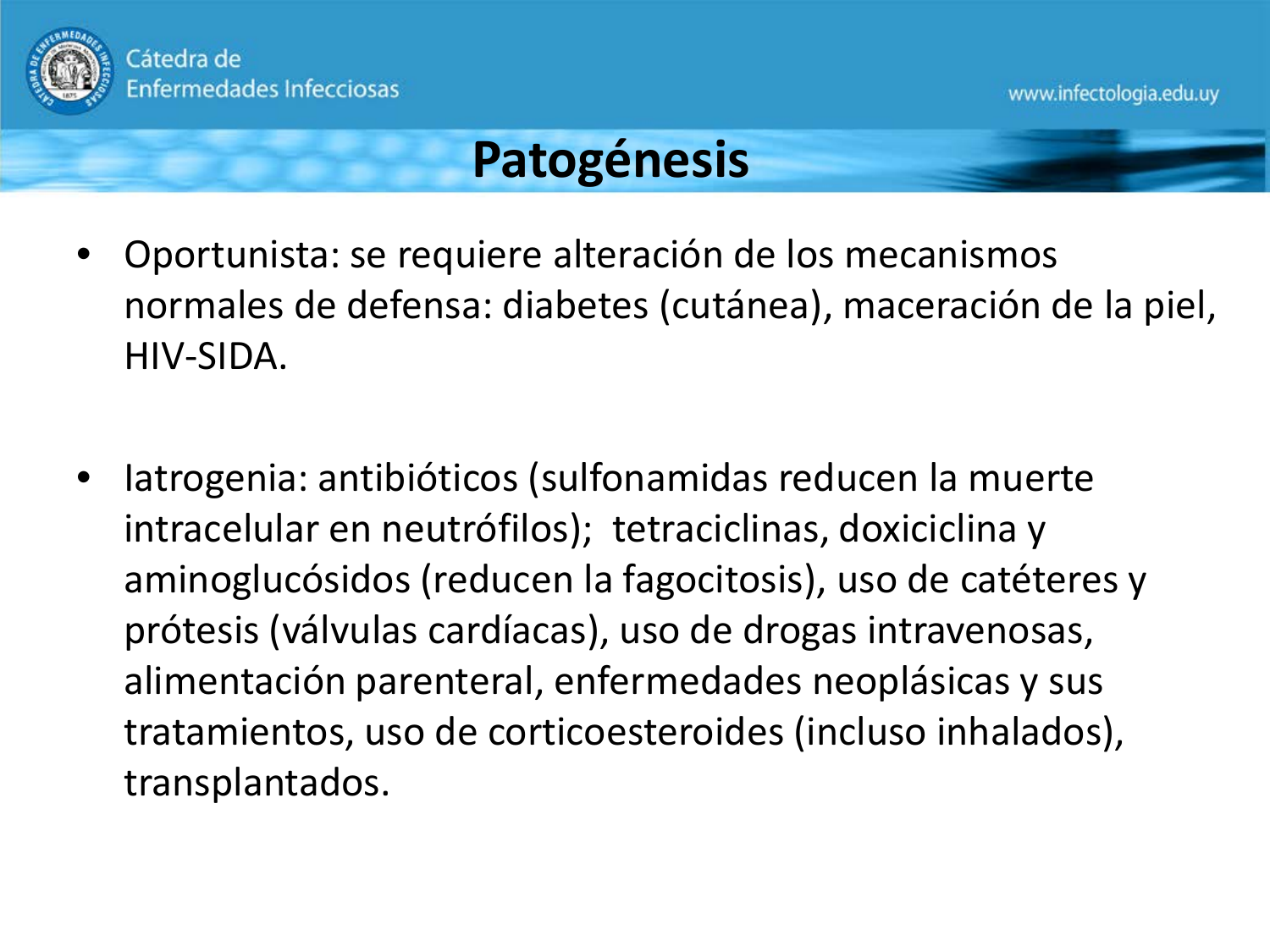

### **Presentación clínica: candidiasis oral y esofágica.**

- Muguet: parches blancos, cremosos, algodonosos en la lengua y otras superficies mucosasa orales.
- Otras manifestaciones: candidiasis aguda atrófica y crónica, queilitis angular, candidiasis leucoplásica.
- Esofagitis candidiásica: disfagia, sensación de obstrucción, dolor subesternal, náuseas, vómitos.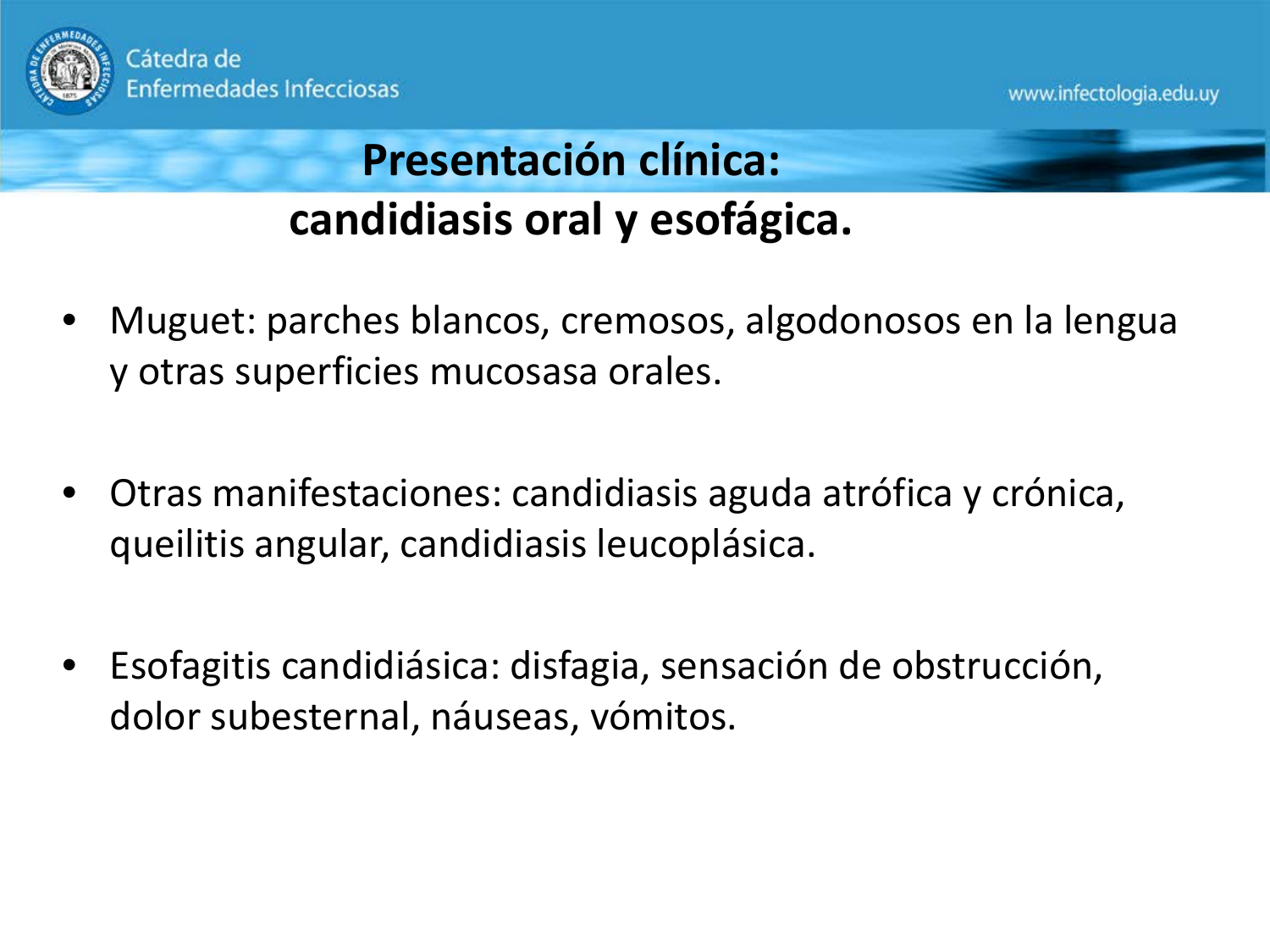

### **Opciones terapéuticas**

- Azoles: fluconazol, itraconazol, voriconazol y posaconazol.
- Polienos: anfotericina B.
- Equinocandinas: caspofungina, micafungina y anidulafungina.
- Flucitosina: nunca en monoterapia.
- Muguet: nistatina local.
- Esofagitis: fluconazol 200mg/día.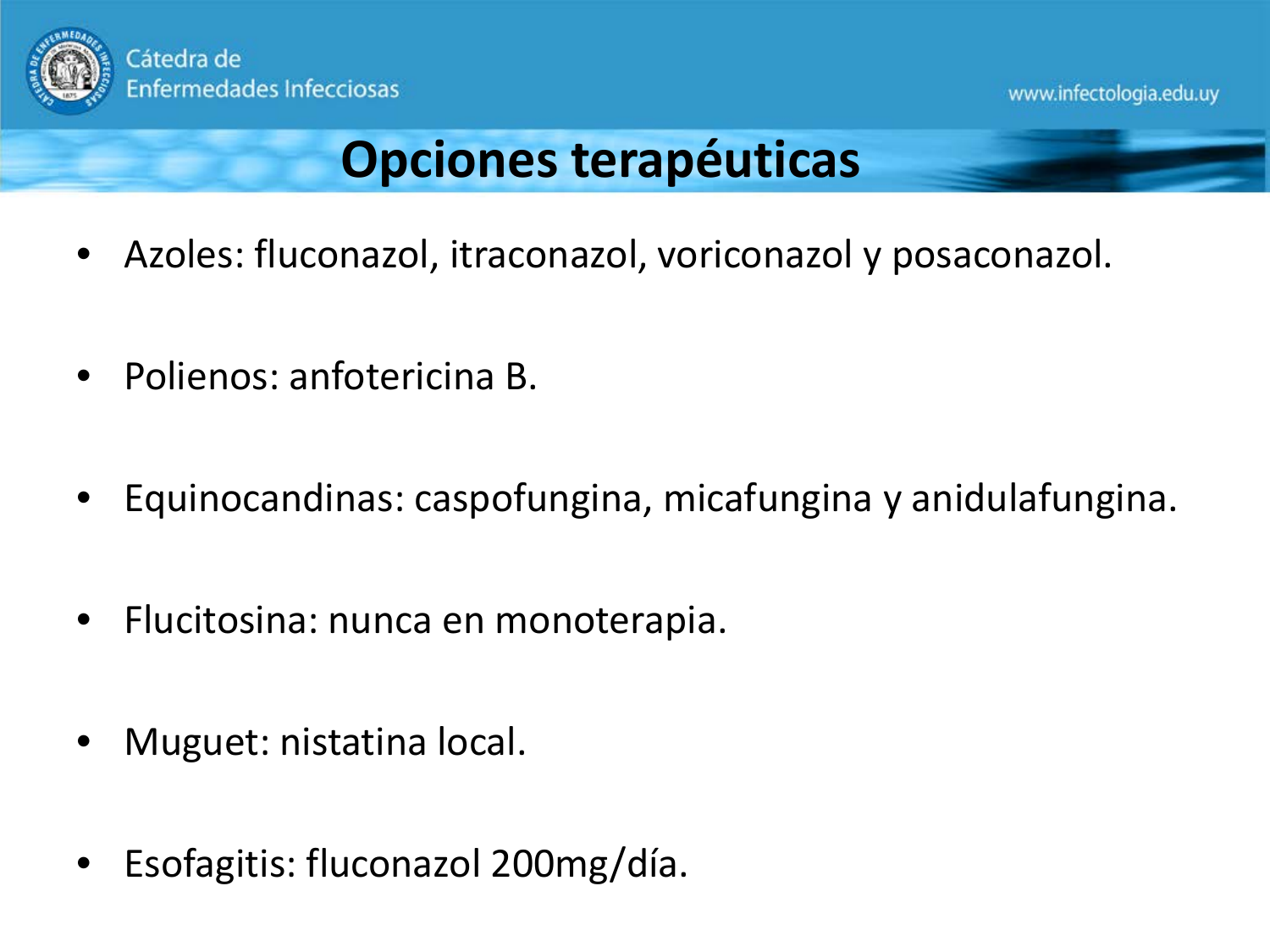

## **Resistencia a azoles / en PVVS**

- Goldman GH, da Silva Ferreira ME, dos Reis Marques E, Savoldi M, Perlin D, Park S, Godoy Martinez PC, Goldman MH, Colombo AL. **Evaluation of fluconazole resistance mechanisms in candida albicans clinical isolates from HIV-infected patients in Brazil.** Diagn Microbiol Infect Dis. 2004;50(1):25-32.
- Jeddy N, Ranganathan K, Devi U, Joshua E. **A study of antifungal drug sensitivity of Candida isolated from human immunodeficiency virus infected patients in Chennai, South India.** J Oral Maxillofac Pathol.2011;15(2):182-6
- Johnson EM, Warnock DW, Luker J, Porter SR, Scully C. **Emergence of azole drug resistance in Candida species from HIV-infected patients receiving prolonged fluconazole therapy for oral candidasis.** J Antimicrob Chemother. 1995;35(1):103-14.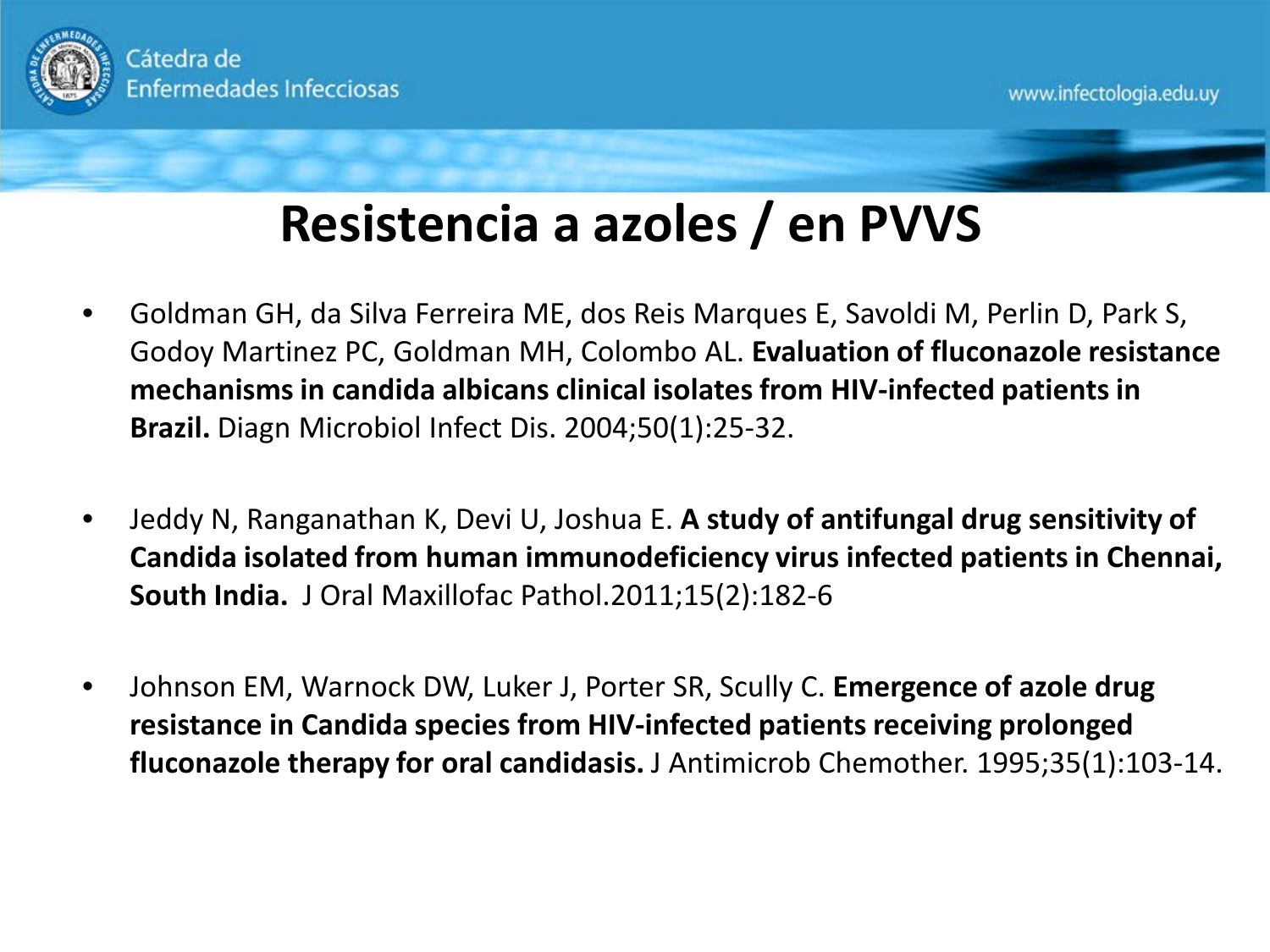

## **Resistencia a azoles en pacientes VIH**

Exposición a Azoles por EO

- Tratamiento: Cryptococcosis, Histoplasmosis, Aspergillosis, Candidiasis oral, esofágica, vulvogenital, etc.
- Profilaxis secundaria para micosis (fluconazol, itraconazol, etc)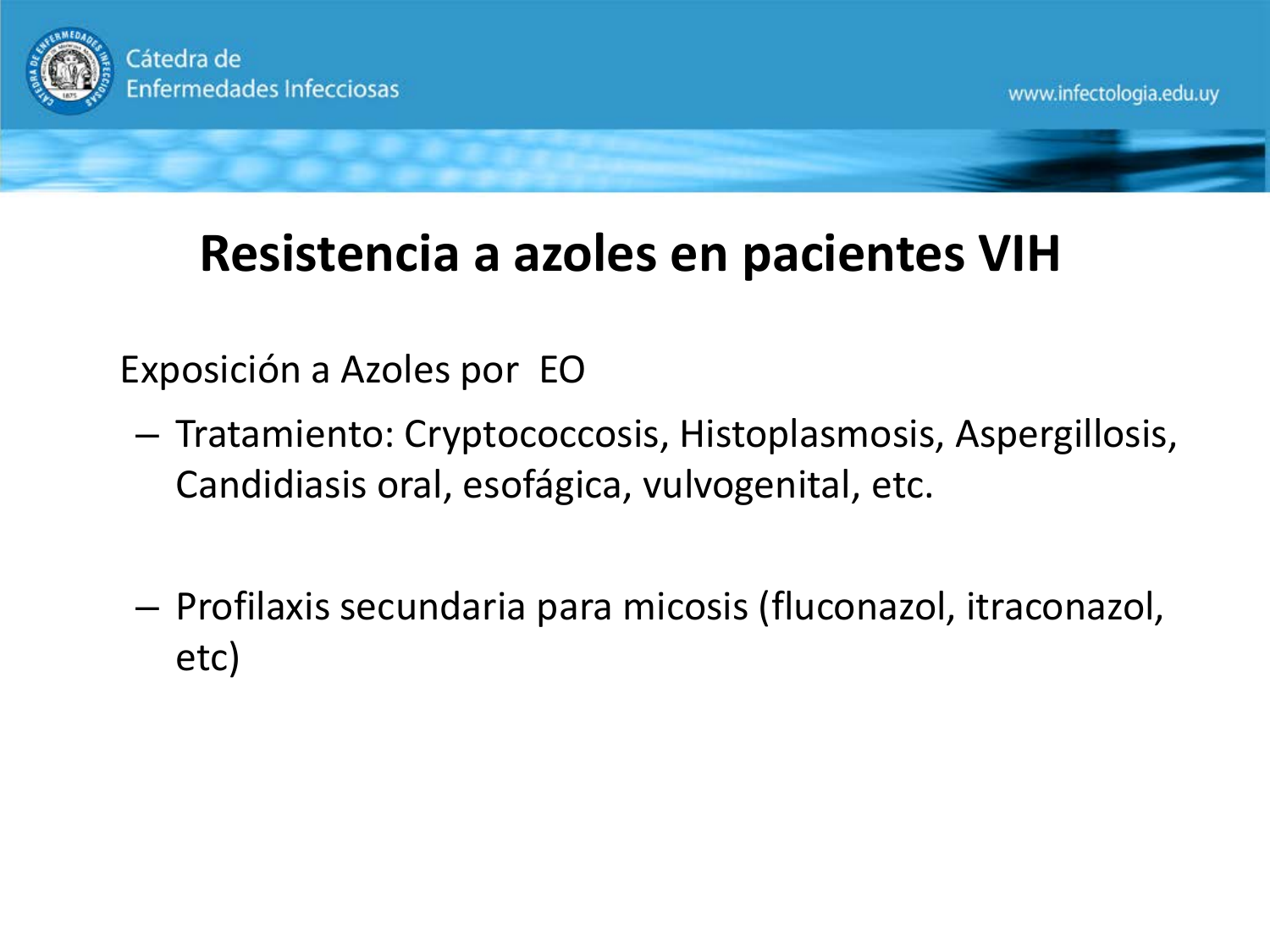

available at www.sciencedirect.com ScienceDirect

journal homepage: www.e-jmii.com



w.infectologia.edu.uy

**ORIGINAL ARTICLE** 

#### Oral Candida isolates among HIV-infected subjects in Nigeria

#### Emeka Innocent Nweze<sup>a,\*</sup>, Ulu Lawrence Ogbonnaya b

<sup>a</sup> Department of Microbiology, University of Nigeria, Nsukka, Enugu State, Nigeria<br><sup>b</sup> Department of Community Medicine, Ebonyi State University Teaching Hospital, Abakiliki, Ebonyi State, Nigeria

Received 30 December 2009; received in revised form 24 May 2010; accepted 5 July 2010

| <b>Species</b>                | Antifungal agents  | MIC range      | MC <sub>50</sub> | MIC <sub>90</sub> | Resistant number (%) |
|-------------------------------|--------------------|----------------|------------------|-------------------|----------------------|
| C albicans ( $n = 54$ )       | Amphotericin B     | $0.015 - 0.5$  | 0.125            | 0.5               |                      |
|                               | Itraconazole       | $0.015 - 16$   | 0.03             | 0.5               | 6(11.1)              |
|                               | Voriconazole       | $0.015 - 8.0$  | 0.015            | 0.03              | 1(1.9)               |
|                               | <b>Fluconazole</b> | $0.125 - 64$   | 0.5              | 64                | 9(16.7)              |
|                               | Flucytosine        | $0.12 - > 32$  | 0.12             | 1.0               | 5(9.3)               |
| C tropicalis ( $n = 22$ )     | Amphotericin B     | $0.015 - 0.25$ | 0.03             | 0.0125            |                      |
|                               | Itraconazole       | $0.015 - 0.25$ | 0.015            | 0.125             |                      |
|                               | Voriconazole       | $0.015 - 1.0$  | 0.015            | 0.015             | 1(7.7)               |
|                               | <b>Fluconazole</b> | $0.25 - 64$    | 4.0              | 4                 |                      |
|                               | <b>Flucytosine</b> | $0.12 - > 32$  | 0.5              | 1.0               | 2(9.1)               |
| C parapsilosis ( $n = 18$ )   | Amphotericin B     | $0.015 - 0.5$  | 0.125            | 0.5               |                      |
|                               | Itraconazole       | $0.015 - 2.0$  | 0.03             | 0.5               | 1(8.3)               |
|                               | Voriconazole       | $0.015 - 0.5$  | 0.015            | 0.0125            |                      |
|                               | Fluconazole        | $0.125 - 64$   | 1.0              | 4.0               | 2(11.1)              |
|                               | <b>Flucytosine</b> | $0.25 - > 32$  | 1.0              | 2.0               | 2(11.1)              |
| C guilliermondii ( $n = 11$ ) | Amphotericin B     | $0.06 - 1.0$   | 0.25             | 1.0               |                      |
|                               | Itraconazole       | $0.5 - 16$     | 0.5              | 16                | 1(33.3)              |
|                               | Voriconazole       | $0.015 - 1.0$  | 0.015            | 0.5               |                      |
|                               | Fluconazole        | $0.5 - 8$      | 1.0              | 8.0               |                      |
|                               | Flucytosine        | $0.12 - > 32$  | 0.12             | 8.0               |                      |
| C dubliniensis ( $n = 9$ )    | Amphotericin B     | $0.015 - 0.5$  | 0.125            | 2.0               |                      |
|                               | Itraconazole       | $0.015 - 16$   | 0.015            | 1.0               | 1(11.1)              |
|                               | Voriconazole       | $0.015 - 8.0$  | 0.015            | 1.0               |                      |
|                               | <b>Fluconazole</b> | $0.125 - 64$   | 2.0              | 4.0               | 3(33.3)              |
|                               | <b>Flucytosine</b> | $0.12 - 16$    | 1.0              | 8                 | 1(11.1)              |

MIC defined as the lowest concentration, which resulted in no growth for amphotericn B and 50% reduction in turbidity for flucytosine, itraconazole, fluconazole, and voriconazole; MIC<sub>50</sub> and MIC<sub>90</sub>: MIC value was able to inhibit 50% and 90% of the isolates tested, respectively.

 $MIC = minimal inhibitory concentration.$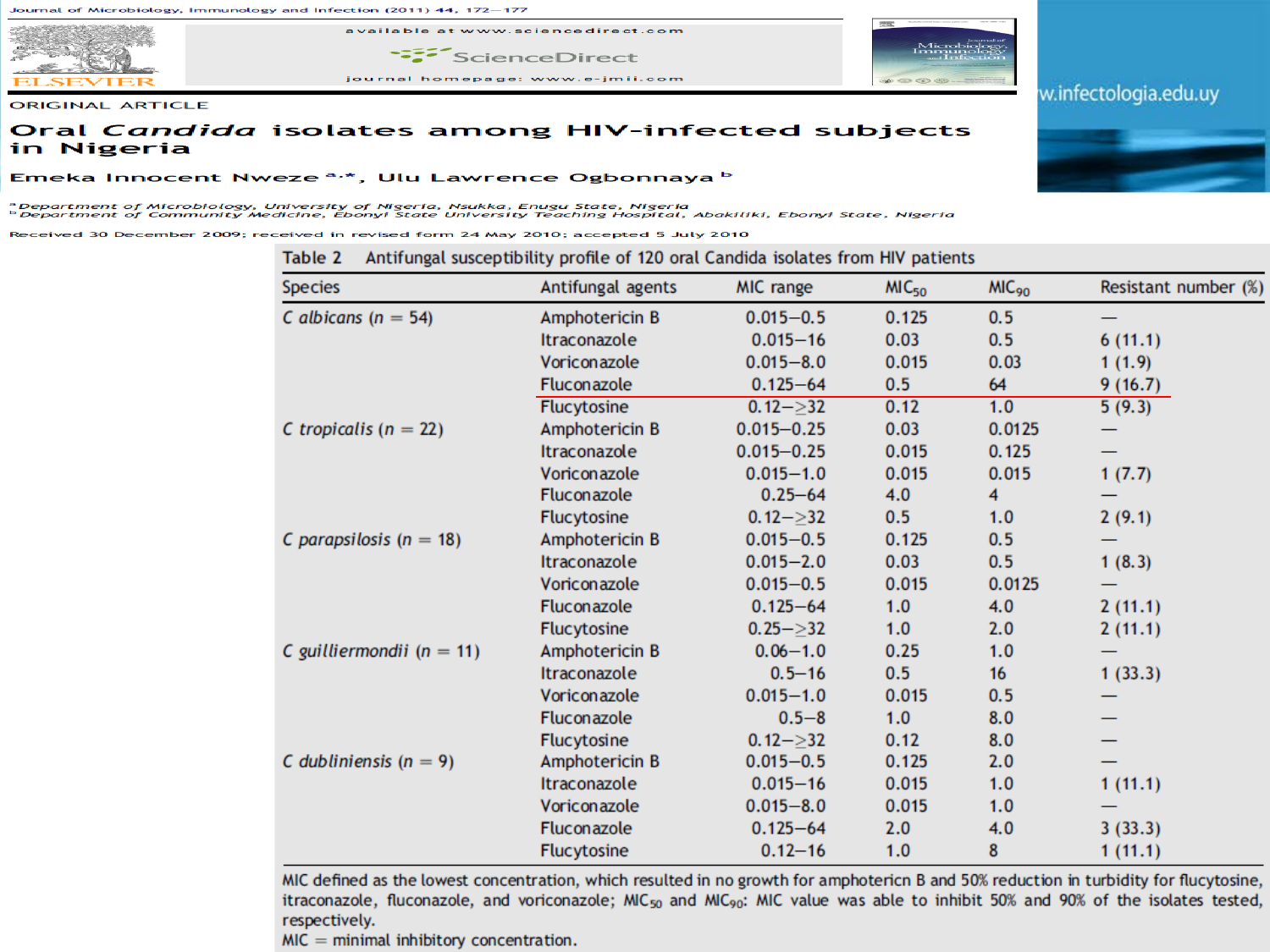

### Oropharyngeal carriage of *Candida* species in HIV-infected patients in India

### Oropharyngeale Candida-Besiedlung bei HIV-Infizierten in Indien

#### H. C. Gugnani,<sup>1</sup> K. Becker,<sup>2</sup> W. Fegeler,<sup>2</sup> S. Basu,<sup>1</sup> D. Chattopadhya,<sup>3</sup> U. Baveja,<sup>3</sup> S. Satyanarayana,<sup>4</sup> T. Kalghatgi<sup>4</sup> and A. Murlidhar<sup>4</sup>

<sup>1</sup>Department of Medical Mycology, Vallabhbhai Patel Chest Institute, University of Delhi, Delhi, India, <sup>2</sup>Institute of Medical Microbiology, University of Münster,

Both the C. krusei isolates as well as the C. glabrata isolate were classified as resistant to itraconazole (MIC 1 mg  $\lfloor$ <sup>-1</sup>). In contrast, they were shown to be susceptible to voriconazole (Table 2). Complete resistance to azoles including fluconazole (MIC  $\geq 64$  mg  $l^{-1}$ ),  $(MIC \ge 8 \text{ mg } l^{-1})$ voriconazole and itraconazole  $(MIC \geq 8 \text{ mg } l^{-1})$  was found only in one C. tropicalis isolate recovered from a patient without previous azole exposure. In view of recently undetermined breakpoints of voriconazole, an MIC of  $\geq 8$  mg l<sup>-1</sup> may be classified as resistant to voriconazole.



Figure 1 Distribution of *Candida* and other yeast species among the 134 isolates recovered from Indian AIDS patients.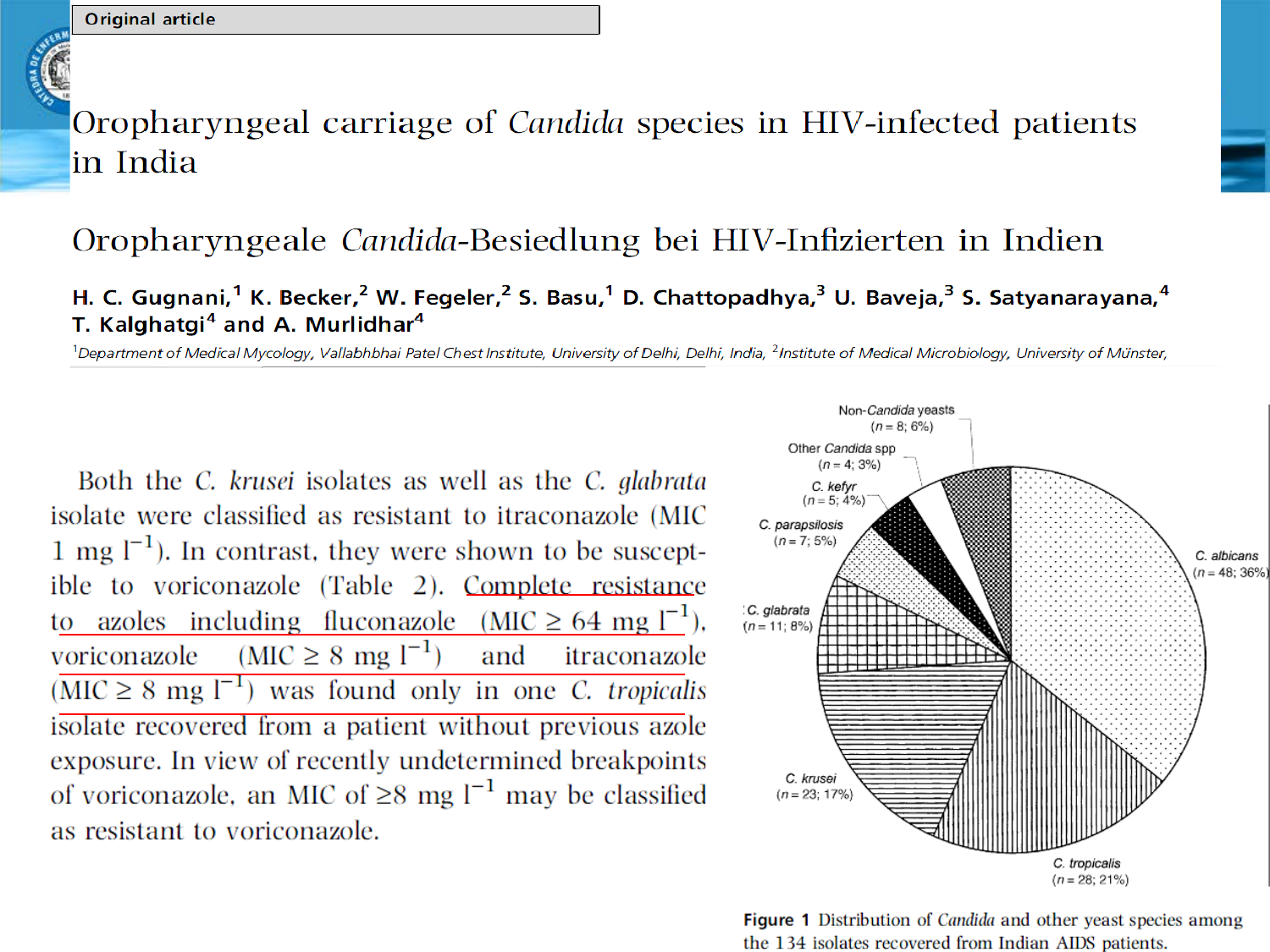#### Species distribution and antifungal susceptibility profile of oral *Candida* isolates from HIV-infected patients in the antiretroviral therapy era

Carolina Rodrigues Costa<sup>1</sup>, Janine de Aquino Lemos<sup>1</sup>, Xisto Sena Passos<sup>1</sup>, Crystiane Rodrigues de Araújo<sup>1</sup>, Ana Joaquina Cohen<sup>2</sup>, Lúcia Kioko Hasimoto e Souza<sup>1</sup> & Maria do Rosário Rodrigues Silva<sup>1</sup>

<sup>1</sup>Instituto de Patologia Tropical e Saúde Pública da, Universidade Federal de Goiás, Goiás, Brazil; <sup>2</sup>Hospital de Doenças Tropicais de Goiás, Goiás, Brazil

Received 7 November 2005; accepted in revised form 25 April 2006

Table 1. Antifungal susceptibility profile of 62 oral Candida isolates from HIV-infected patients

| <b>Species</b>              | Antifungal agent | Minimal Inhibitory Concentration<br>$(\mu g/ml)^a$ |                                | Resistant number $(\% )$ |          |
|-----------------------------|------------------|----------------------------------------------------|--------------------------------|--------------------------|----------|
|                             |                  | Range                                              | MIC <sub>50</sub> <sup>b</sup> | $MIC90$ <sup>b</sup>     |          |
| C. albicans $(n = 31)$      | Itraconazole     | $0.015 - 16$                                       | 0.03                           | 0.5                      | 3(9.7)   |
|                             | Fluconazole      | $0.125 - 64$                                       | 0.5                            | 64                       | 4 (12.9) |
|                             | Amphotericin B   | $0.015 - 0.5$                                      | 0.125                          | 0.5                      |          |
|                             | Voriconazole     | $0.015 - 8.0$                                      | 0.015                          | 0.03                     | 1(3.2)   |
| C. tropicalis $(n = 13)$    | Itraconazole     | $0.015 - 0.25$                                     | 0.015                          | 0.125                    |          |
|                             | Fluconazole      | $0.25 - 64$                                        | 4.0                            | 64                       |          |
|                             | Amphotericin B   | $0.015 - 0.25$                                     | 0.03                           | 0.125                    |          |
|                             | Voriconazole     | $0.015 - 1.0$                                      | 0.015                          | 0.015                    | 1(7.7)   |
| C. parapsilosis $(n = 12)$  | Itraconazole     | $0.015 - 2.0$                                      | 0.03                           | 0.5                      | 1(8.3)   |
|                             | Fluconazole      | $0.125 - 64$                                       | 1.0                            | 4.0                      | 1(8.3)   |
|                             | Amphotericin B   | $0.015 - 0.5$                                      | 0.125                          | 0.5                      |          |
|                             | Voriconazole     | $0.015 - 0.5$                                      | 0.015                          | 0.125                    |          |
| C. guilliermondii $(n = 3)$ | Itraconazole     | $0.5 - 16$                                         | 0.5                            | 16                       | 1(33.3)  |
|                             | Fluconazole      | $05 - 8.0$                                         | 1.0                            | 8.0                      |          |
|                             | Amphotericin B   | $0.06 - 1.0$                                       | 0.25                           | 1.0                      | -        |
|                             | Voriconazole     | 0.015                                              | 0.015                          | 0.015                    |          |
|                             |                  |                                                    |                                |                          |          |

<sup>a</sup>The MIC was defined as the lowest concentration which resulted in no growth for amphotericin B and a 50% reduction in turbidity for itraconazole, fluconazole and voriconazole.

<sup>b</sup>MIC<sub>50</sub>: MIC value able to inhibit 50% of the samples tested; MIC <sub>90</sub>: MIC value able to inhibit 90% of the samples tested.

 $CID 1996; 23 (September)$ 

**Brief Reports** 

Resistance to Fluconazole and Amphotericin B in a Patient with AIDS Who Was Being Treated for **Candidal Esophagitis** 

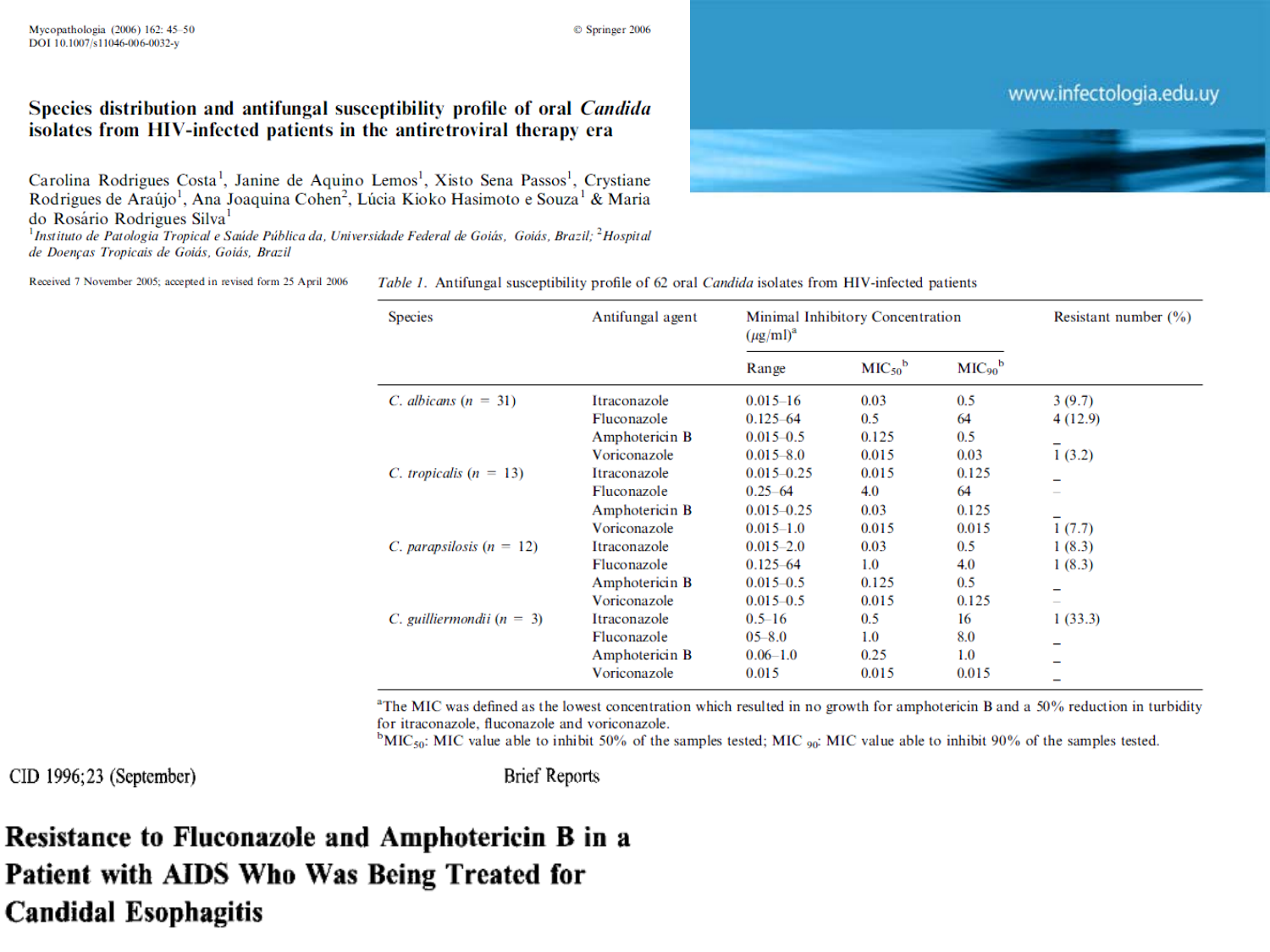

## Centers for Disease Control and Prevention. Guidelines for Prevention and Treatment of Opportunistic Infections in HIV-Infected Adults and Adolescents.

MMWR 2009;58 (No. RR-4) April 10, 2009: 45-48.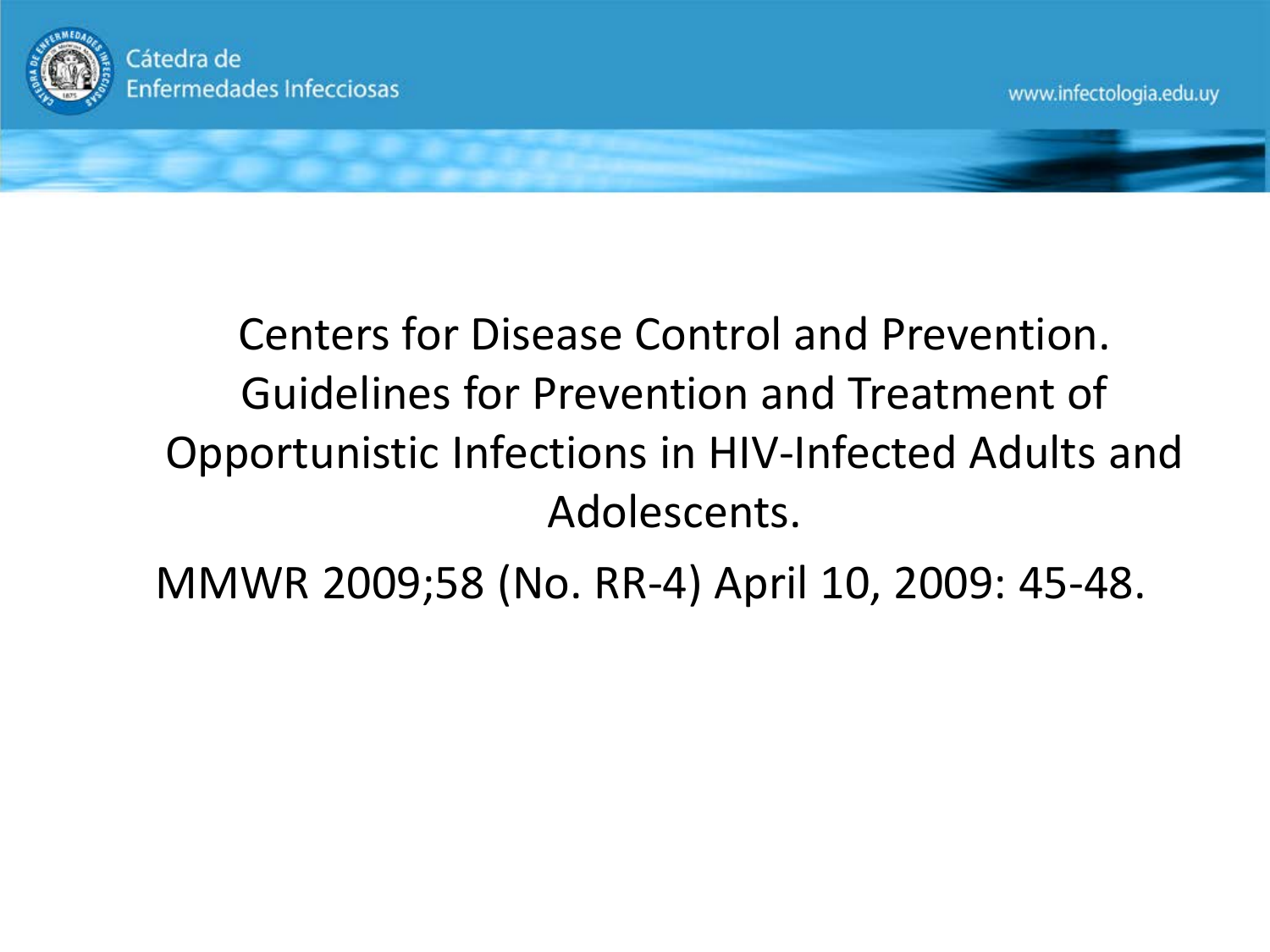

#### **Management of Treatment Failure or Refractory Mucosal Candidiasis**

Refractory oral or esophageal candidiasis is still reported in **approximately 4%–5%** of HIVinfected persons, typically in those patients with CD4counts <50 cells/*μL who have received multiple courses of azole antifungals.*

Treatment failure is typically defined as signs and symptoms of oropharyngeal or esophageal candidiasis that persist after more than 7–14 days of appropriate therapy. Oral itraconazole solution is effective at least transiently in approximately two thirds of persons with fluconazole-refractory mucosal candidiasis **(AII).** 

### **Posaconazole immediate-release oral suspension (400 mg bid for 28 days) is effective in 75% of patients with azole refractory oropharyngeal and/or esophageal candidiasis (AII)**

IV amphotericin B is usually effective and can be used among patients with refractory disease **(BII). Both conventional amphotericin B and lipid complex and liposomal amphotericin B have been used (BII).**

Amphotericin B oral suspension (1 mL four times daily of the 100 mg/mL suspension) is sometimes effective among patients with oropharyngeal candidiasis who do not respond to itraconazole **(CIII). (no disponible)**

**Azole-refractory esophageal candidiasis also can be treated with posaconazole (AII), anidulafungin (BII), caspofungin (CII), micafungin (CII), or voriconazole (CIII).**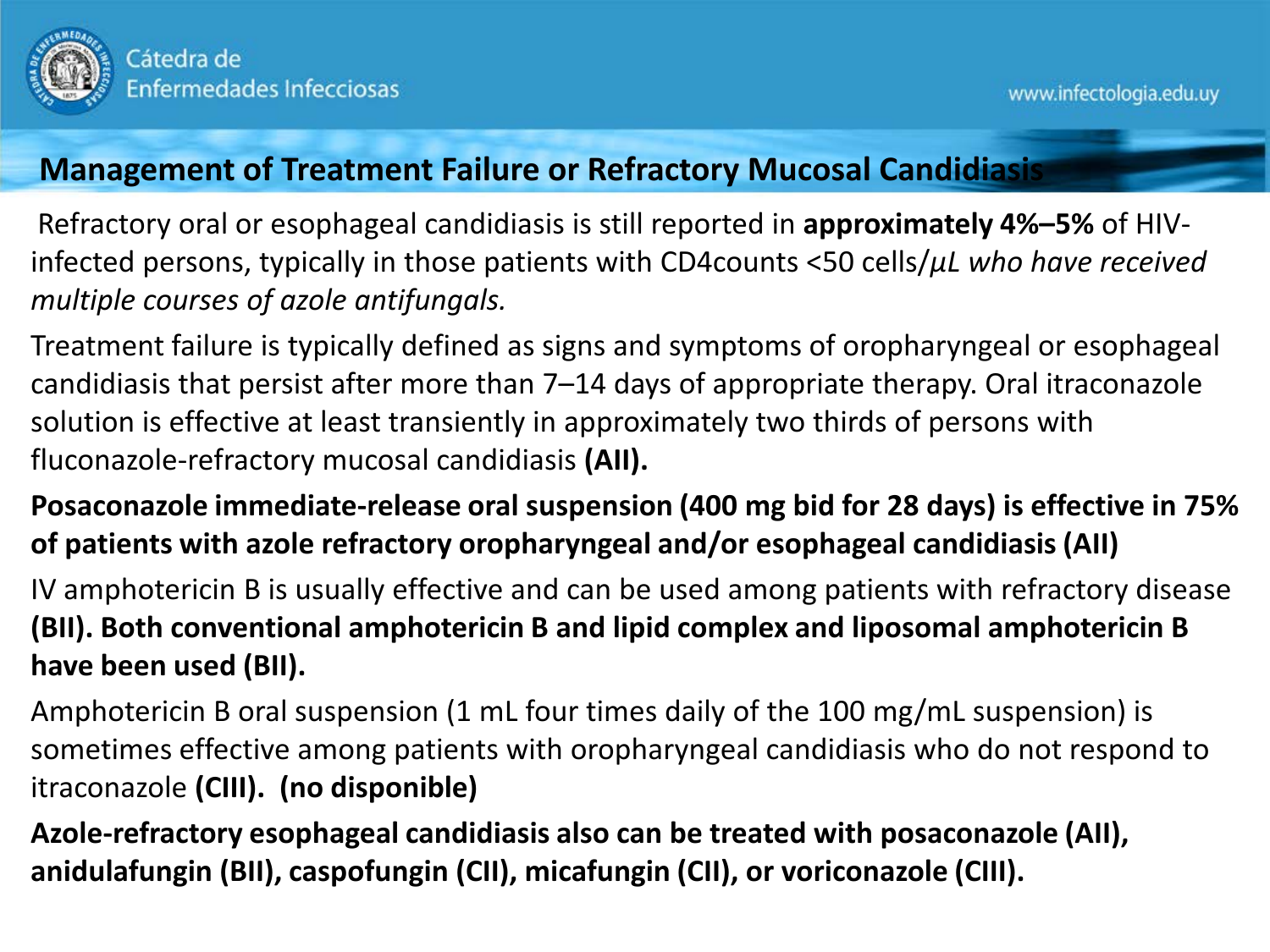

### **Primary prophylaxis**

Data from prospective controlled trials indicate that fluconazole can reduce the risk for mucosal (e.g., oropharyngeal, esophageal, and vaginal) candidiasis among patients with advanced HIV disease.

*However, routine primary prophylaxis is not recommended because mucosal disease is associated with very low attributable mortality, acute therapy is highly effective, prophylaxis can lead to disease caused by drug-resistant species, prophylactic agents can produce drug interactions, and prophylaxis is expensive (DIII). ART does reduce the likelihood of mucosal candidiasis (AI).*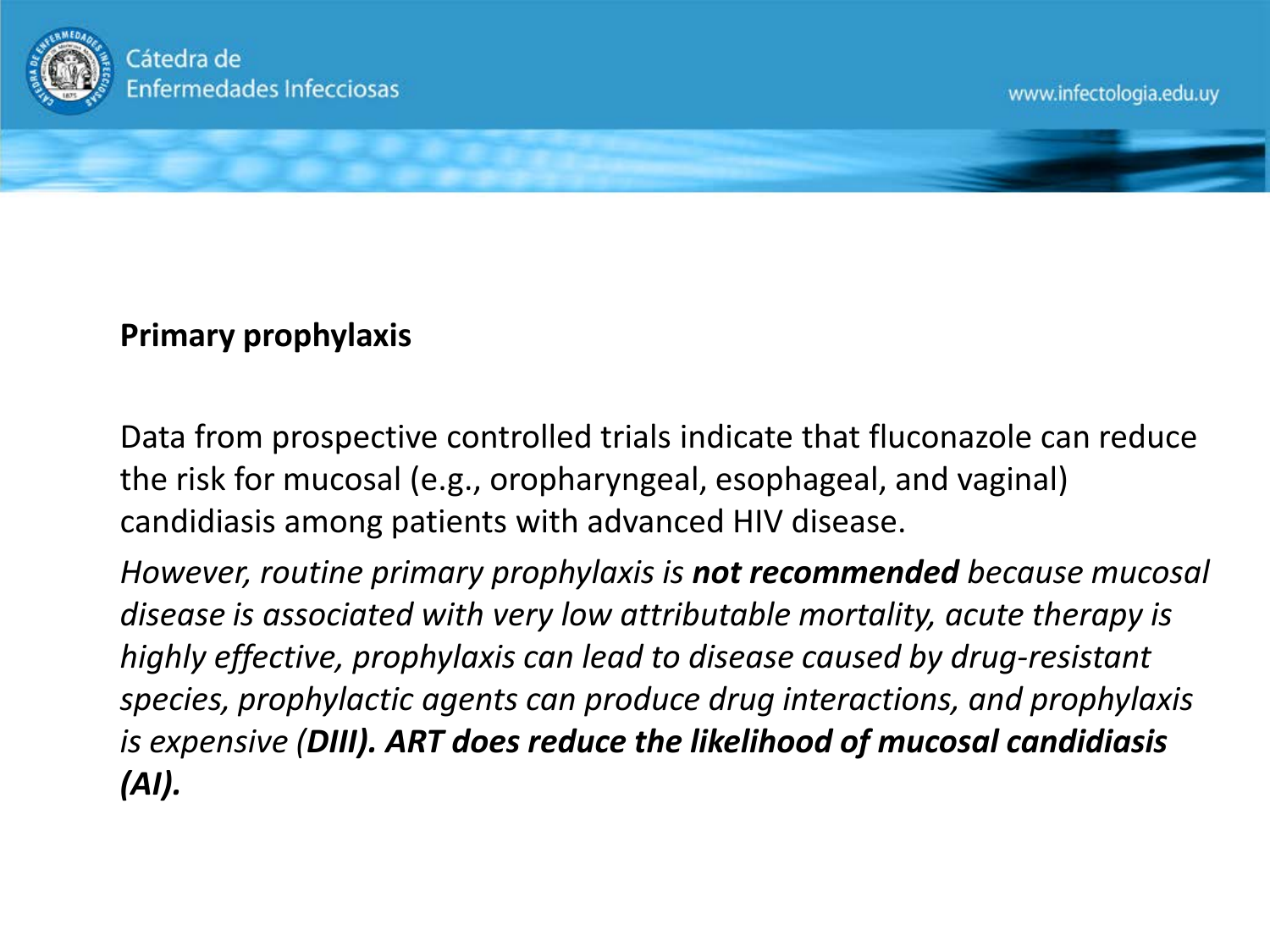

#### **Secondary prophylaxis**

As with primary prophylaxis, the majority of HIV specialists **do not recommend** secondary prophylaxis (chronic maintenance therapy) for recurrent oropharyngeal or vulvovaginal candidiasis because of the effectiveness of therapy for acute disease, the low mortality associated with mucosal candidiasis, the potential for resistant *Candida organisms to develop, the possibility of drug interactions, and the cost of prophylaxis (DIII).* 

*However, if recurrences are frequent or severe, oral fluconazole can be used for either oropharyngeal (BI) or vulvovaginal (CI) candidiasis.*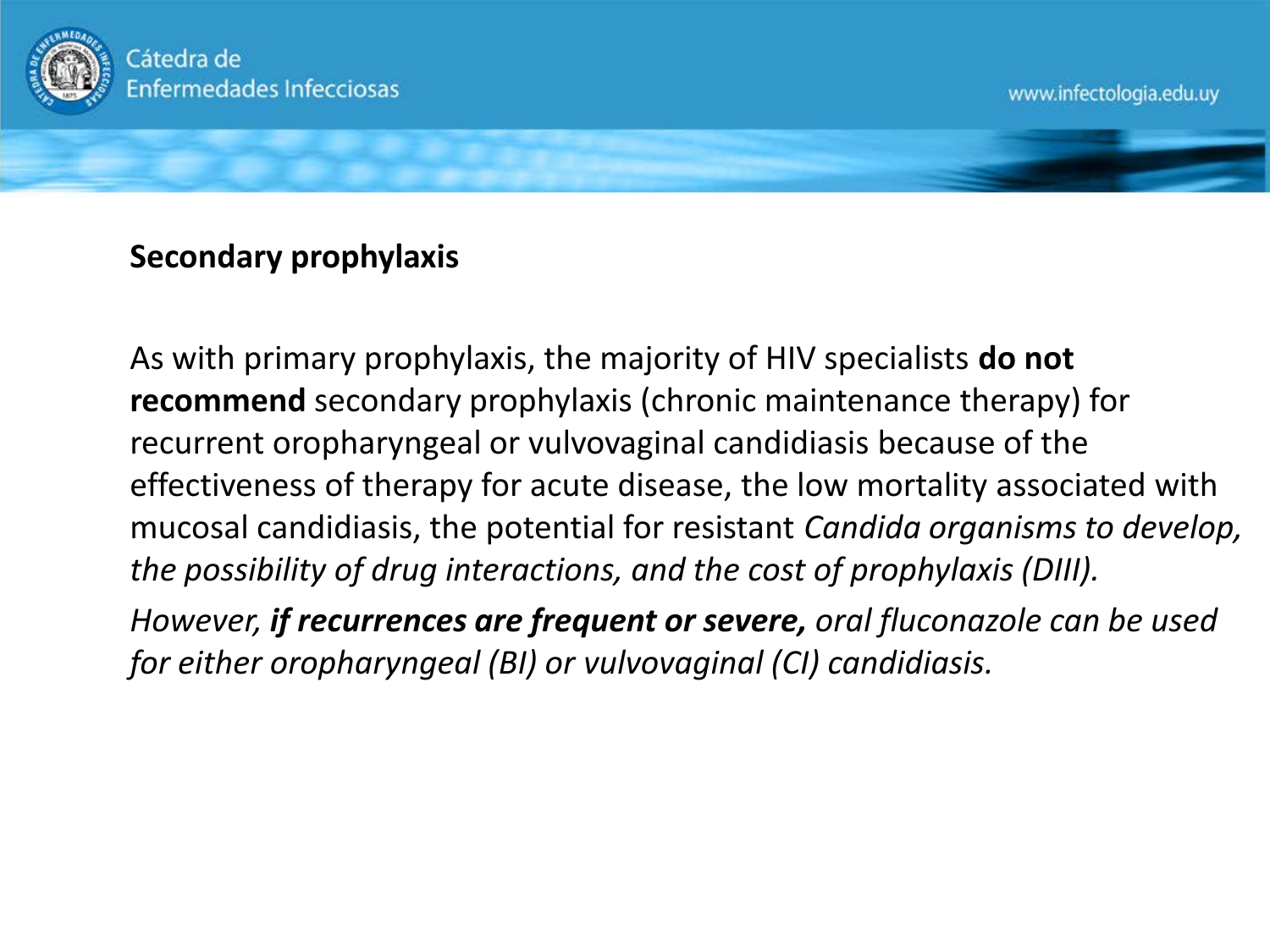

### *Sin embargo…*

*…documented that the number of episodes of oropharyngeal candidiasis and other invasive fungal infections was statistically significantly lower in HIV patients with CD4count <150 cells/μL when receiving continuous (three times a week) fluconazole versus episodic treatment of recurrences.* 

*This clinical trial also proved that the development of clinically significant resistance was not higher in the group of continuous prophylaxis than in the group with episodic administration of Fluconazole, provided that patients received ART.*

Goldman M, Cloud GA, Wade KD, et al. A randomized study of the use of fluconazole in continuous versus episodic therapy in patients with advanced HIV infection and a history of oropharyngeal candidiasis. Clin Infect Dis 2005;41:1473–80.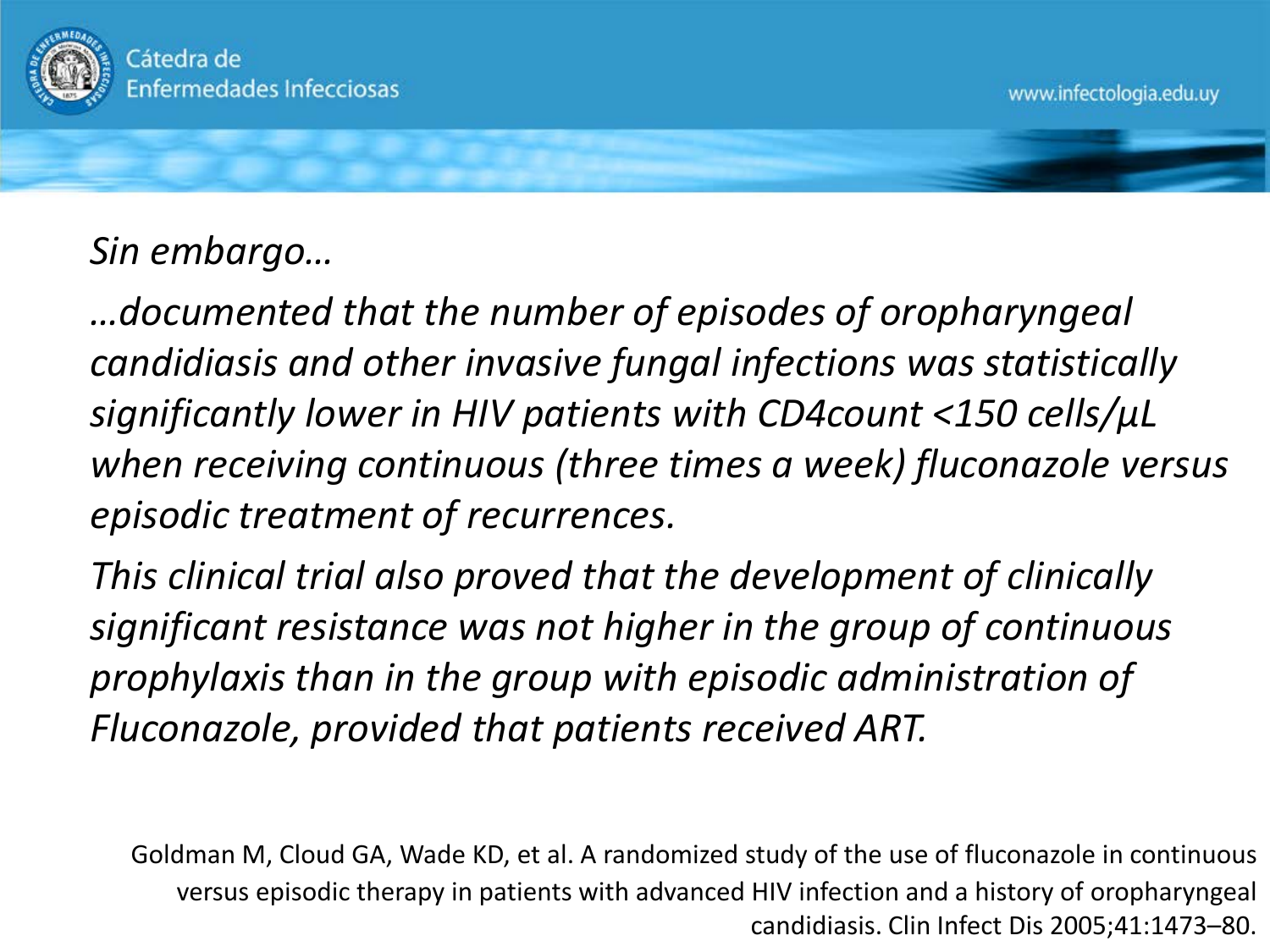

- The decision to use secondary prophylaxis should take into account the effect of recurrences on the patient's well-being and quality of life; the need for prophylaxis for other fungal infections; cost, toxicities, and most importantly, drug interactions .
- For recurrent esophageal candidiasis, daily fluconazole can be used **(BI). Oral posaconazole bid is also effective (BII). However, potential azole resistance should be considered when long-term azoles are considered.**
- Secondary prophylaxis should be instituted in those patients with fluconazole-refractory oropharyngeal or esophageal candidiasis who have responded to echinocandins, voriconazole, or posaconazole therapy because of high relapse rate until ART produces immune reconstitution **(CI).**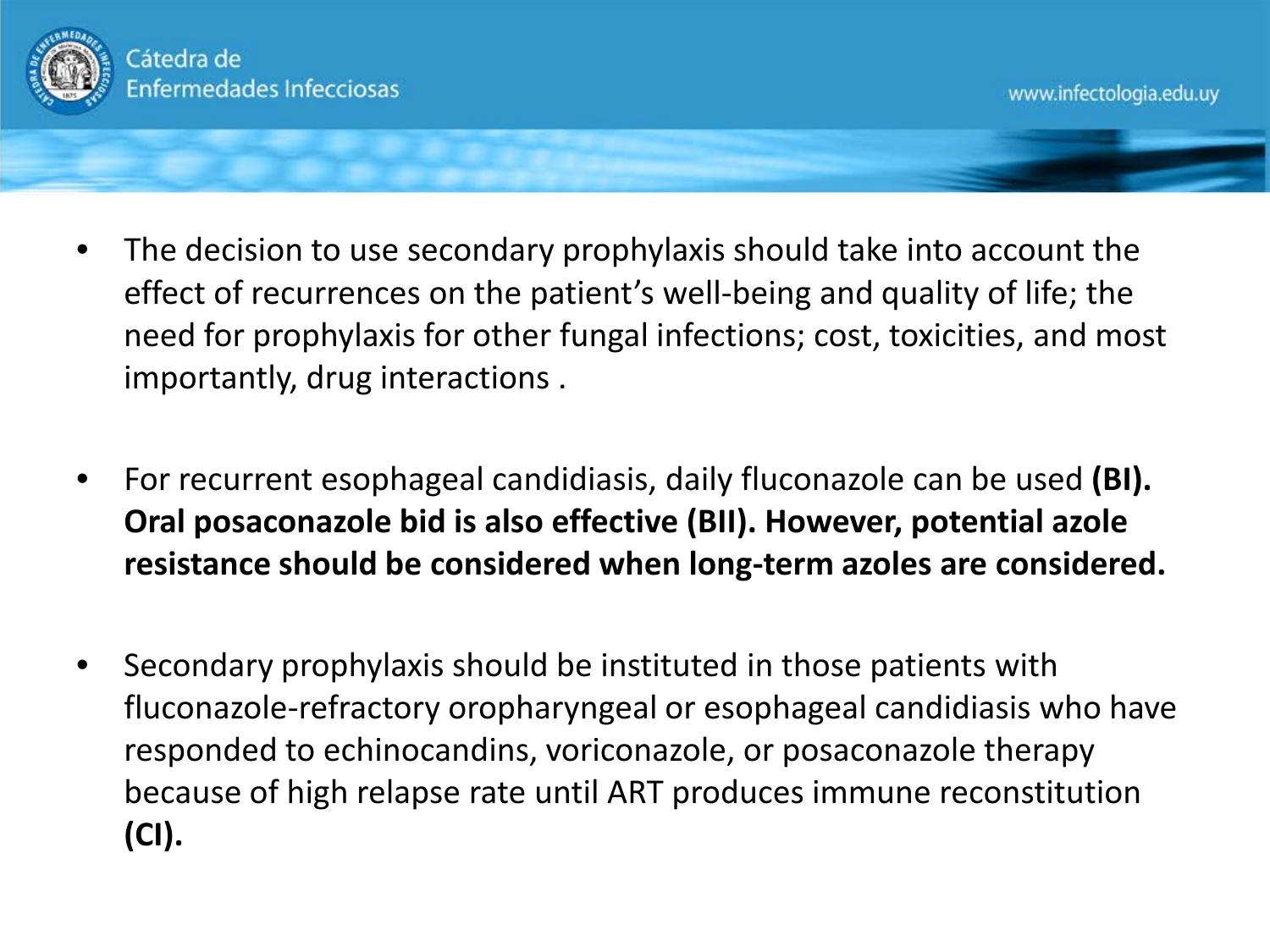

### **Conclusiones**

- Emergencia de resistencia en *Candida*
- Uso prolongado de azoles
- **Sospecha**
- Necesidad de protocolos de profilaxis alternativos Disponibilidad de drogas
- En nuestro paciente reforzar adherencia
- Test de resistencia Cambio de plan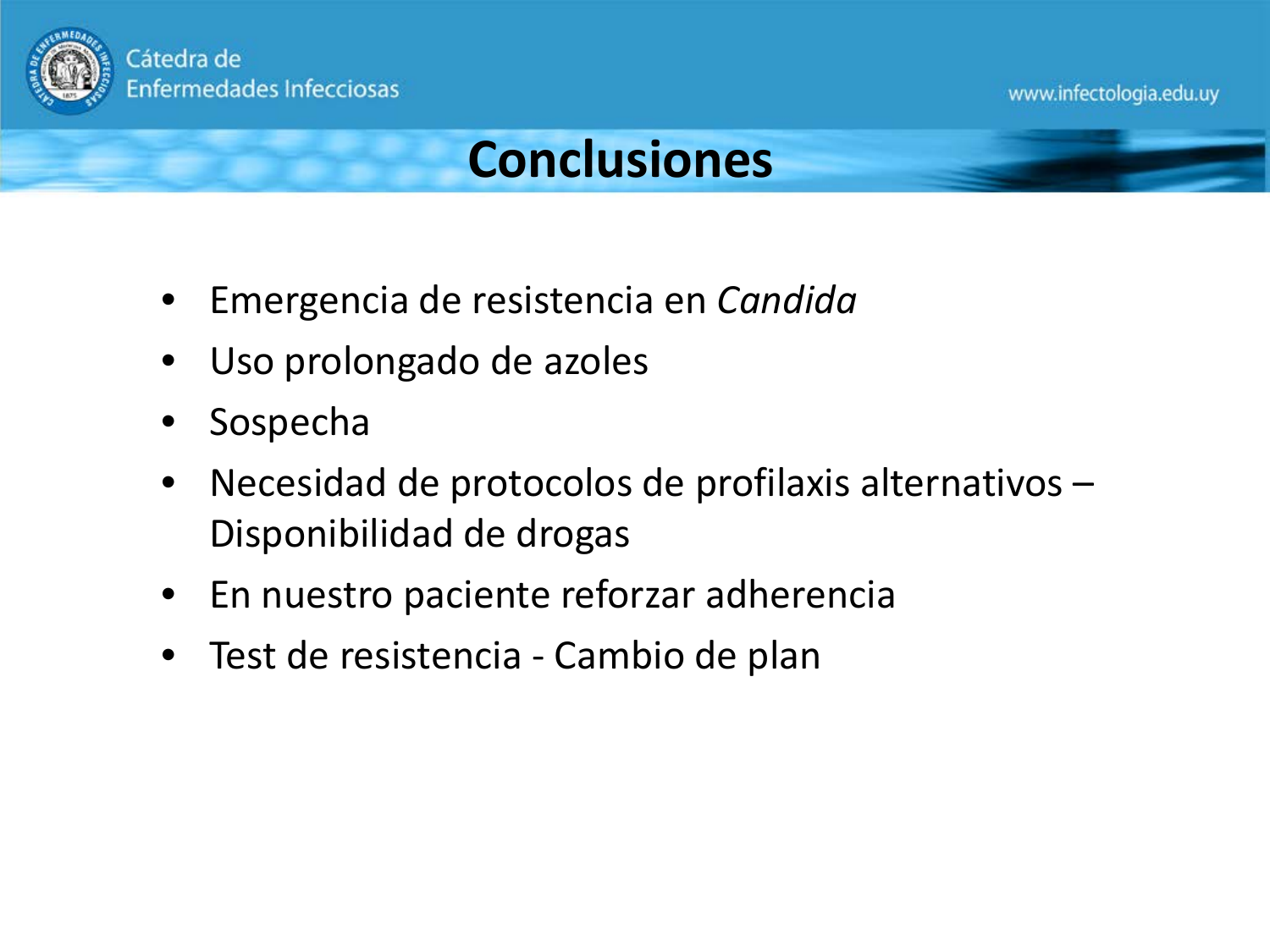

### **Bibliografía**

- Edwards Jr, J. *Candida* species. In GL Mandell et al., eds., Mandell, Douglas, and Bennett's Principles and Practice of Infectious Diseases, 7th ed., vol. 2. Philadelphia: Churchill Livingstone Elsevier; 2010, p. 3225-40.
- Nweze E, Ogbonnaya U. Oral Candida isolates among HIVinfected subjects in Nigeria. *J Microbiol Immunol Infect.* 2011; 44 (3): 172-7.
- Rodrigues Costa C, de Aquino Lemos J, Sena Passos X, Rodrigues de Araújo C, Cohen A, Hasimoto L et al. Species distribution and antifungal susceptibility profile of oral Candida isolates from HIV-infected patients in the antiretroviral therapy era. *Mycopathologia*. 2006; 162(1): 45- 50.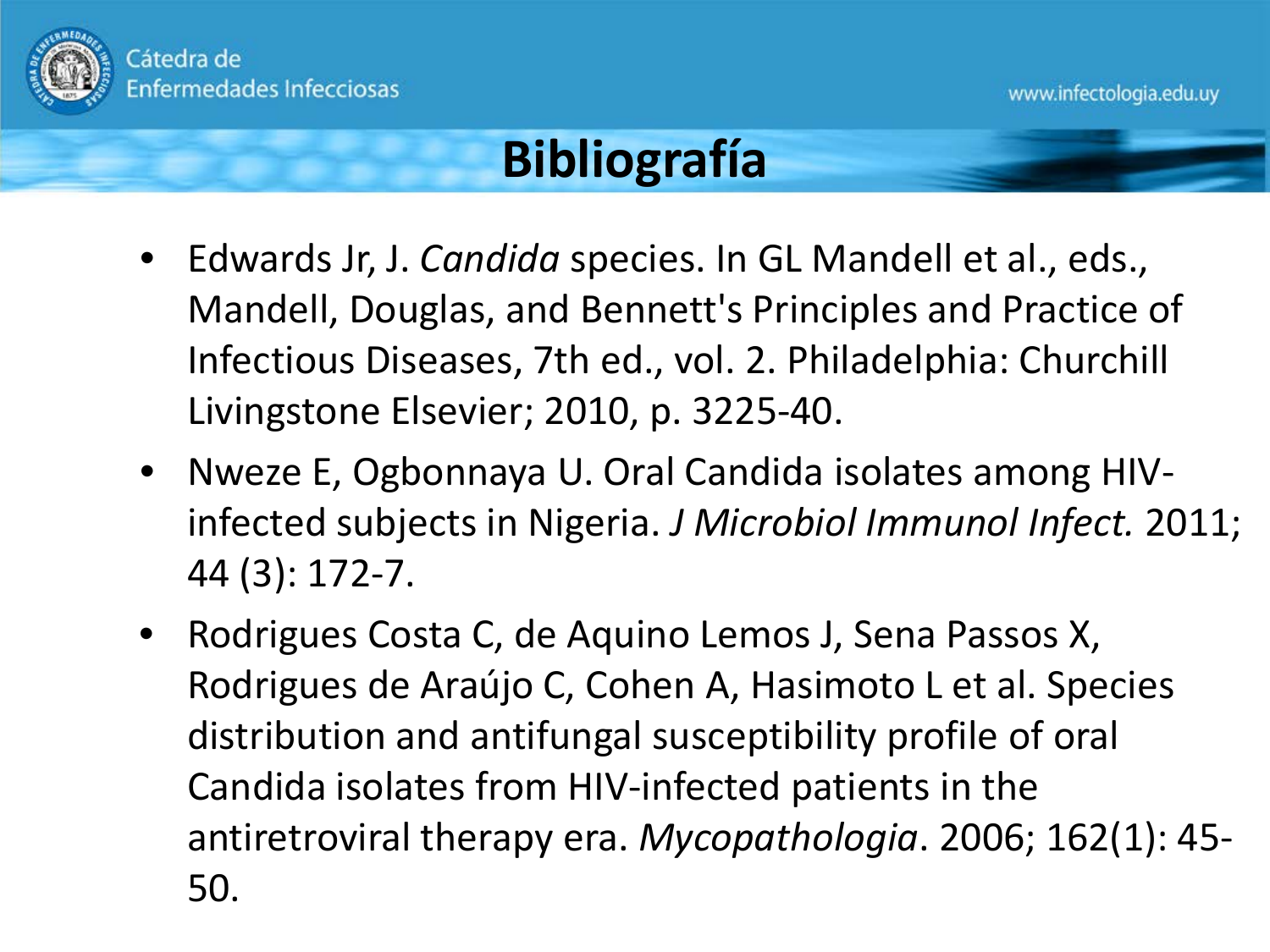

## **Bibliografía**

- Gugnani H, Becker K, Fegeler W, Basu S, Chattopadhya D, Baveja U, et al. Oropharyngeal carriage of Candida species in HIV-infected patients in India. *Mycoses*. 2003; 46 (8): 299-306.
- Marcos-Arias C, Eraso E, Madariaga L, Carrillo-Muñoz A, Quindós G. In vitro activities of new triazole antifungal agents, posaconazole and voriconazole, against oral Candida isolates from patients suffering from denture stomatitis. *Mycopathologia*. 2012; 173 (1): 35-46.
- Tuazon C. Resistance to Fluconazole and Amphotericin B in a patient with AIDS who was being treated for candidal esophagitis. *Clin Infect Dis*. 1996; 23: 649-50.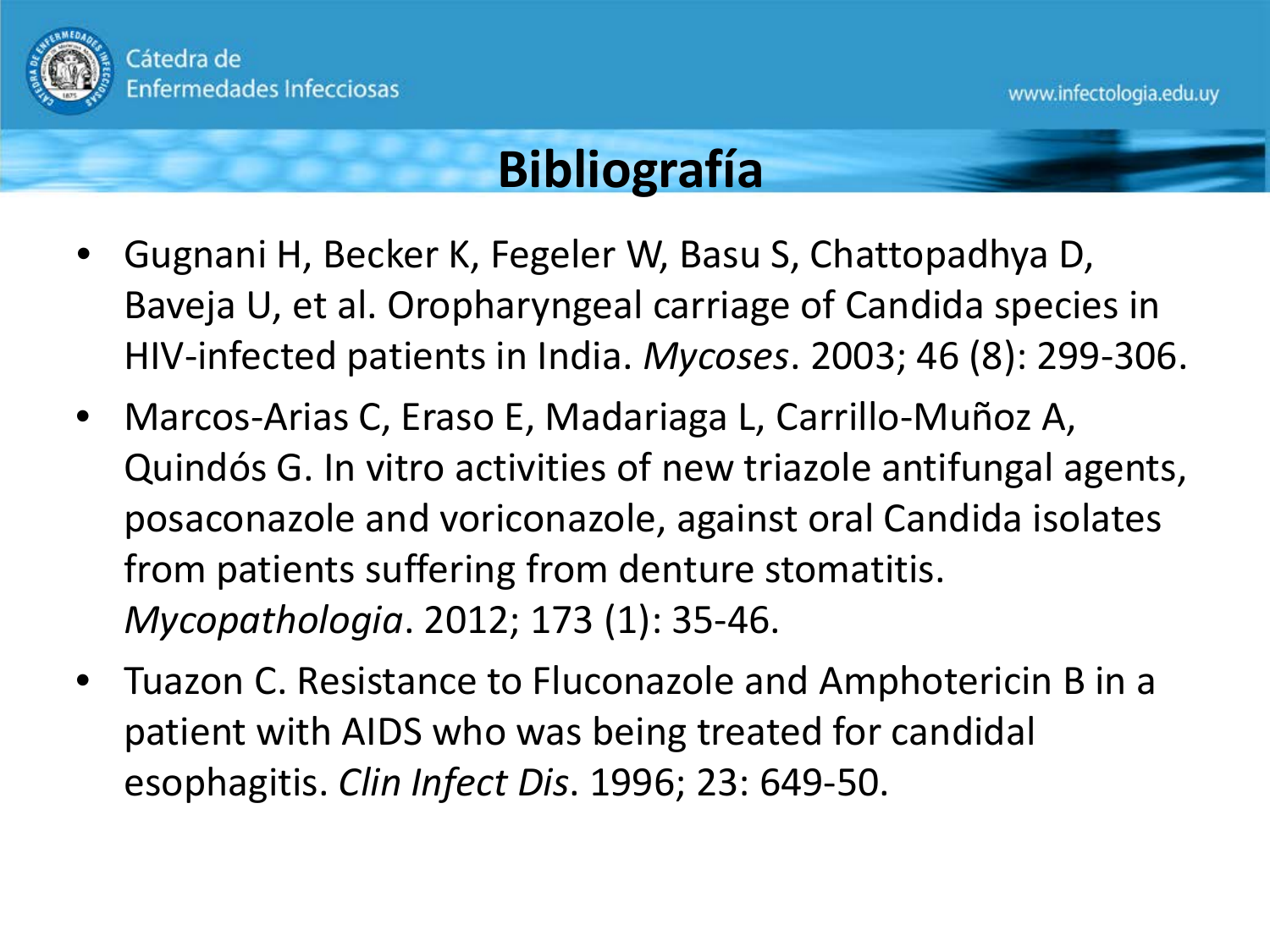

# Bibliografía

www.infectologia.edu.uy

- Tobudic S, Kratzer C, Presteri E. Azole-resistant Candida spp. emerging pathogens? *Mycoses*. 2012; 55 (1): 24-32.
- Pappas P, Kauffman C, Andes D, Benjamin Jr. D, Calandra T, Edwards Jr. J, et al. Clinical Practice Guidelines for the Management of Candidiasis: 2009 Update by the Infectious Diseases Society of America. IDSA guidelines. *Clin Infect Dis*. 2009; 48 (1): 503-535.
- Eschenauer G, DePestel D, Carver P. Comparison of echinocandin antifungals. *Therapeutics and Clinical Risk Management*. 2007; 3(1) 71–97.